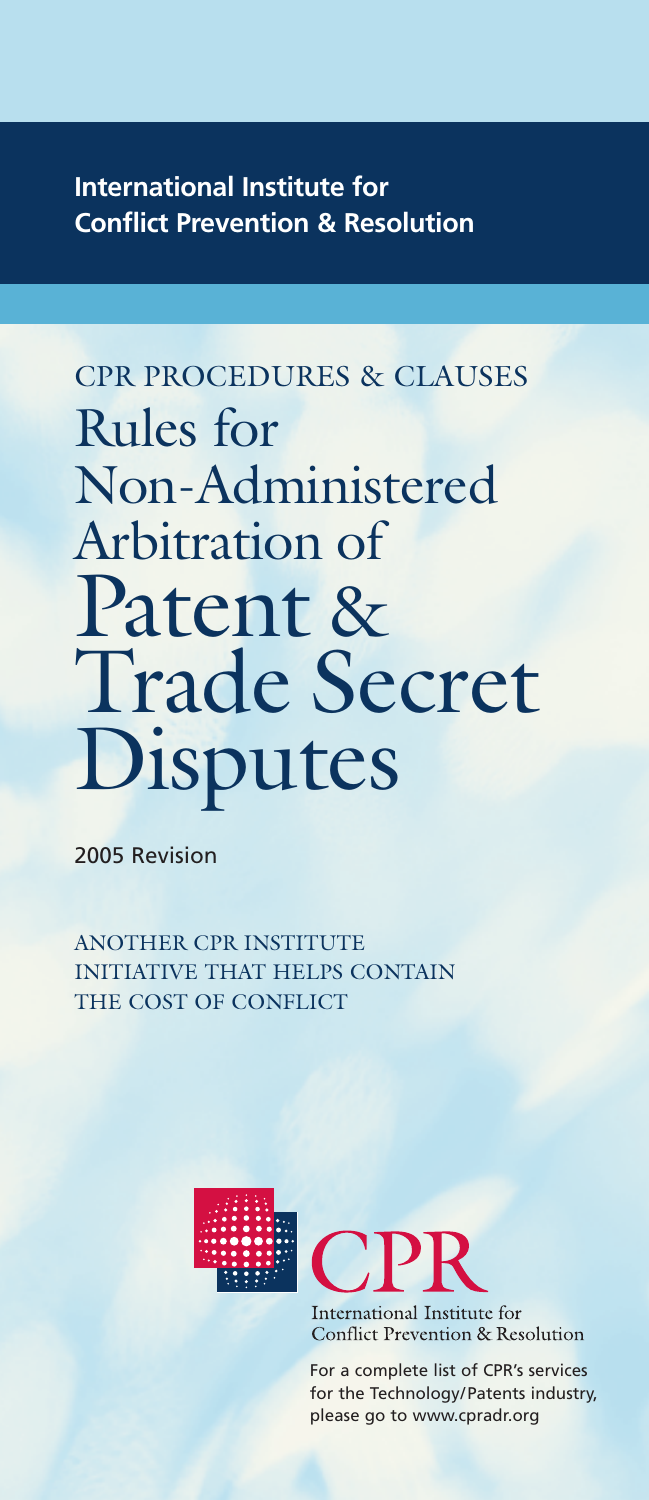#### **ABOUT CPR**

The International Institute for Conflict Prevention & Resolution (formerly the CPR Institute for Dispute Resolution) is a membership-based nonprofit organization that promotes excellence and innovation in public and private dispute resolution, serving as a primary multinational resource for avoidance, management, and resolution of business-related disputes.

**CPR Members** – General counsel and senior lawyers of Fortune 500 organizations as well as partners in the top law firms around the world. It is a committed and active membership, diligently participating in CPR activities and serving on committees.

**The CPR 1,000** – 1,000 of the highest quality arbitrators and mediators, with specialization in over 17 practice areas and industries. As part of CPR's nomination process, we check not only the suitability, but the availability of all neutrals nominated, as well as disclose any conflicts of interest prior to submission of names to the disputants.

**CPR Pledge Signers** – More than 4,000 operating companies have committed to the Corporate Policy Statement on Alternatives to Litigation<sup>®</sup>. Moreover, better than 1,500 law firms have signed the CPR Law Firm Policy Statement on Alternatives to Litigation<sup>®</sup>, including 400 of the nation's 500 largest firms. This Pledge has been invaluable in bringing disputing parties to the negotiating table.

**CPR's Commitment** – As we celebrate over 25 years of achievement, we continue to dedicate the organization to providing effective, innovative ways of preventing and resolving disputes affecting business enterprises. We do so through leadership and advocacy, and by providing comprehensive resources such as information, training, consultation, neutrals, and networking for business, the judiciary, government, and other institutions.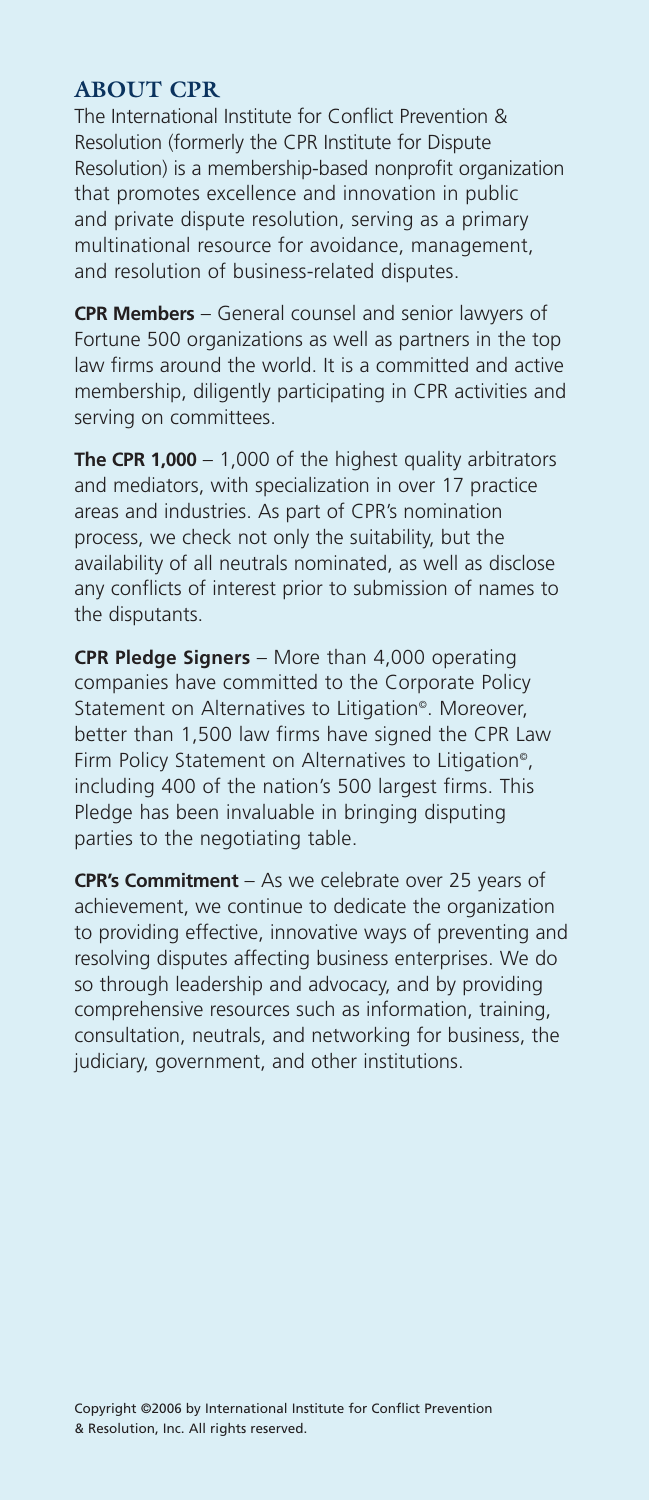# Rules for Non-Administered Arbitration of Patent & Trade Secret Disputes

|    |                                                                           | A. GENERAL AND INTRODUCTORY RULES  4                                 |
|----|---------------------------------------------------------------------------|----------------------------------------------------------------------|
|    |                                                                           | Rule 1: Scope Of Application                                         |
|    | Rule 2: Notices                                                           |                                                                      |
|    |                                                                           | Rule 3: Commencement Of Arbitration                                  |
|    |                                                                           | Rule 4: Early Disclosure Of Information                              |
| В. | <b>RULES WITH RESPECT TO THE TRIBUNAL7</b>                                |                                                                      |
|    |                                                                           | Rule 5: Selection Of Arbitrators By The Parties                      |
|    |                                                                           | Rule 6: Selection Of Arbitrators By CPR                              |
|    |                                                                           | Rule 7: Qualifications, Challenges And Replacement<br>Of Arbitrators |
|    | Rule 8:                                                                   | Challenges To The Jurisdiction Of The<br>Tribunal                    |
| C. | <b>RULES WITH RESPECT TO THE CONDUCT OF</b><br>THE ARBITRAL PROCEEDINGS11 |                                                                      |
|    |                                                                           | Rule 9: General Provisions                                           |
|    |                                                                           | Rule 10: Applicable Laws And Remedies                                |
|    |                                                                           | Rule 11: Discovery                                                   |
|    |                                                                           | Rule 12: Evidence And Hearings                                       |
|    |                                                                           | Rule 13: Interim Measures Of Protection                              |
|    |                                                                           | Rule 14: The Award                                                   |
| D. |                                                                           | <b>MISCELLANEOUS RULES</b> 18                                        |
|    |                                                                           | Rule 15: Failure To Comply With Rules                                |
|    | Rule 16: Costs                                                            |                                                                      |
|    |                                                                           | Rule 17: Confidentiality                                             |
|    |                                                                           | Rule 18: Settlement And Mediation                                    |
|    |                                                                           | Rule 19: Actions Against CPR Or Arbitrators                          |
|    | Rule 20: Waiver                                                           |                                                                      |
|    |                                                                           | Rule 21: Good Faith                                                  |
|    |                                                                           |                                                                      |
|    |                                                                           |                                                                      |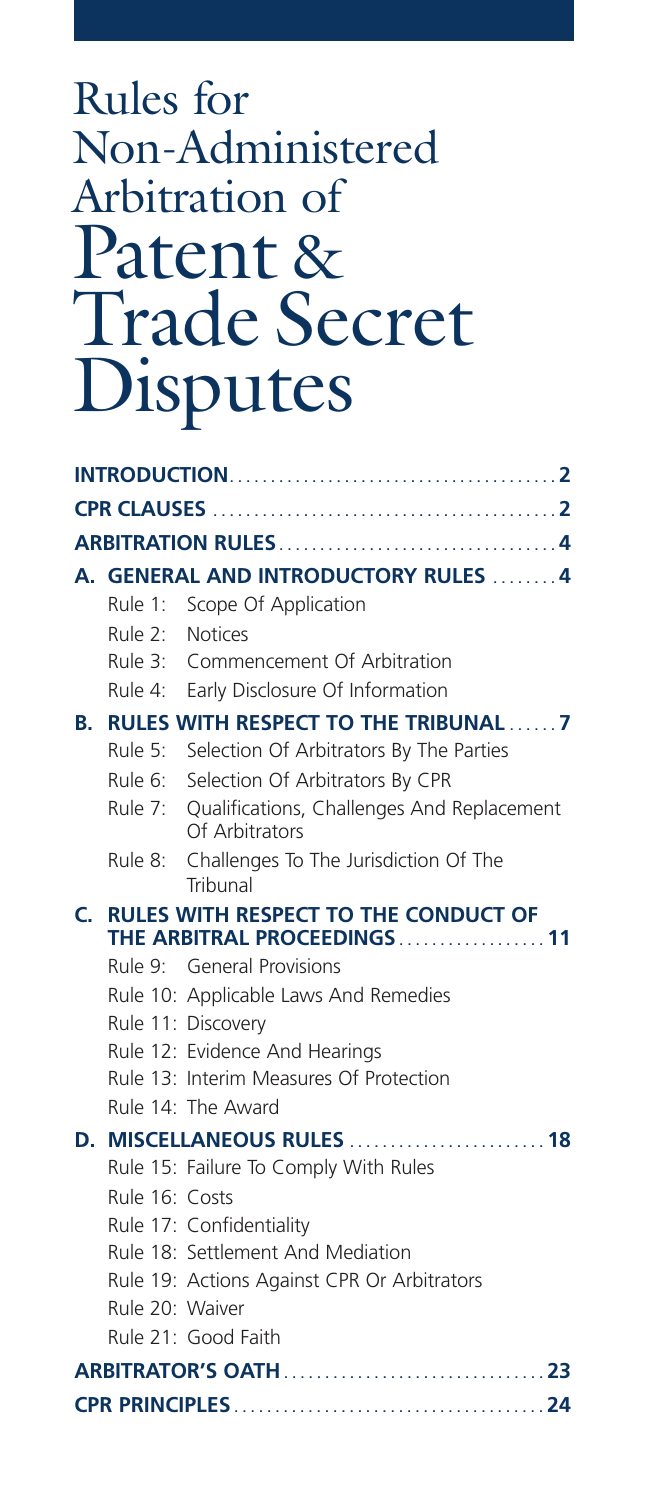#### **INTRODUCTION**

In 1987 the International Institute for Conflict Prevention & Resolution ("CPR") published a Model Agreement for Patent and Trade Secret Adjudication. In 1989 CPR published the CPR Rules for Non-Administered Arbitration.

In 1993, the CPR Technology Committee, consisting of leading practitioners in the patent field, developed Rules for Non-Administered Arbitration of Patent and Trade Secret Disputes (the "Rules"). These Rules were revised in 2005 by CPR's International Commission on Patent Disputes. Because these are rules for non-administered arbitration, CPR, itself, will not undertake to function as an administrative body with respect to these Rules. However, CPR will act as the appointing authority in certain circumstances (*see* Rule 6) and in deciding challenges to an arbitrator and certain other matters (*see* Rule 7).

The Rules are intended to assure expeditious completion of the process, consistent with giving each party adequate opportunity to prepare and present its case. The Rules specify time limits for certain phases of the process and require the Tribunal to establish time limits for other phases and to enforce time limits, subject to extension for good cause. Parties adopting these Rules consider it a fundamental condition of their agreement to arbitrate and rather than litigate, that the proceeding be conducted in this manner.

#### **CPR CLAUSES**

#### **Pre-Dispute Clause: Negotiation, Mediation and Arbitration**

These dispute resolution procedures shall be the exclusive means for resolution of disputes arising out of or relating to this Agreement, or its breach.

#### **A. Negotiation**

If a dispute arises out of or relates to this Agreement, or its breach, the disputing party may give the other party written notice of any dispute not resolved in the normal course of business. Within [30] days after delivery of the written notice, executives who have authority to settle the controversy and who are at a higher level of management than the persons with direct responsibility for administration of this Agreement shall meet at a mutually acceptable time and place and thereafter as often as they reasonably deem necessary, to attempt to resolve the dispute.

#### **B. Mediation**

If the dispute has not been resolved by negotiation within [45] days after delivery of the initial notice of negotiation, [or if the parties failed to meet within [30]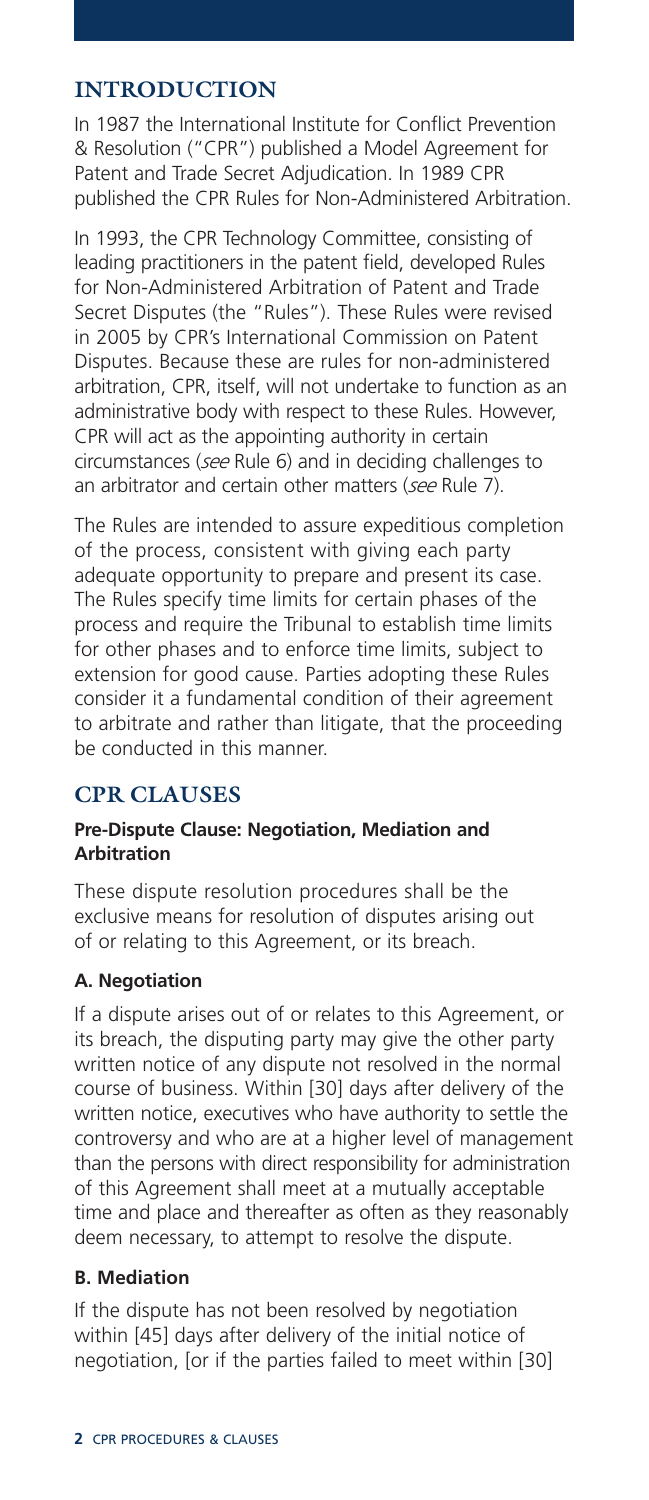days after delivery], the parties agree to resolve the dispute through mediation by a sole mediator selected by the parties or, at any time at the option of a party, to mediation by the CPR Mediation Procedure.

#### **C. Arbitration**

If not thus resolved, any controversy or claim arising out of or relating to this contract, or the enforcement, breach, termination or validity thereof, shall be finally resolved by arbitration in accordance with the [current] CPR Rules for Non-Administered Arbitration of Patent and Trade Secret Disputes [in effect on the date of this contract], by (a sole arbitrator) (three neutral arbitrators, none of whom shall be appointed by either party) (three arbitrators, of whom each party shall appoint one). The arbitration shall be governed by the Federal Arbitration Act, 9 U.S.C. §§1 *et seq.*, and judgment upon the award rendered by the arbitrator(s) may be entered by any court having jurisdiction thereof. The place of the arbitration shall be (city, state). Insofar as the proceeding relates to patents, it shall also be governed by 35 U.S.C. §294, to the extent applicable.

#### **Existing Dispute Submission Agreement**

"We, the undersigned parties, hereby agree to submit to arbitration in accordance with the CPR Rules for Non-Administered Arbitration of Patent and Trade Secret Disputes (the "Rules") in effect on the date of this agreement the following controversy:

#### [Describe briefly]

We further agree that the above controversy shall be submitted to (a sole arbitrator) (three neutral arbitrators, none of whom shall be appointed by either party) (three arbitrators, of whom each party shall appoint one). We further agree that we shall faithfully observe this agreement and the Rules and that we shall abide by and perform any award rendered by the arbitrator(s). The arbitration shall be governed by the United States Arbitration Act, 9 U.S.C. §§1 *et seq.*, and judgment upon the award may be entered by any court having jurisdiction thereof. The place of the arbitration shall be (city, state). Insofar as the proceeding relates to patents, it shall also be governed by 35 U.S.C. §294, to the extent applicable.

**NOTE:** The Rules are designed to provide a procedural basis for the settling of disputes. They are not intended to change substantive provisions of applicable law. Therefore, it is recommended that parties consider the inclusion in their agreement of specific clauses as to the law governing the contract and the arbitration.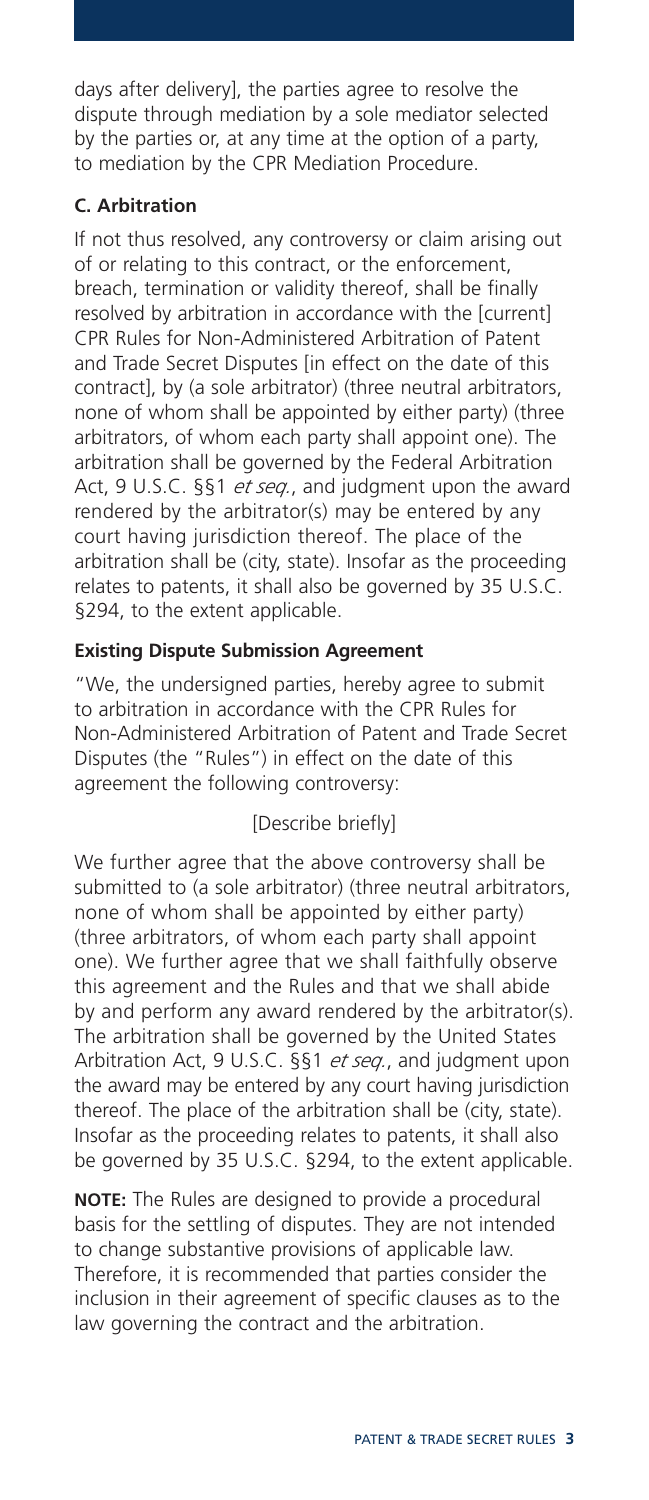# **ARBITRATION RULES**

## **A. GENERAL AND INTRODUCTORY RULES Rule 1: Scope Of Application**

- **1.1** Where the parties to a contract have provided for arbitration under the International Institute for Conflict Prevention & Resolution ("CPR") Rules for Non-Administered Arbitration of Patent and Trade Secret Disputes (the "Rules"), they shall be deemed to have made these Rules a part of their arbitration agreement, except to the extent that they have agreed in writing, or on the record during the course of the arbitral proceeding, to modify these Rules. Unless the parties otherwise agree, these Rules, and any amendment thereof adopted by CPR, shall apply in the form in effect at the time the arbitration is commenced.
- **1.2** These Rules shall govern the arbitration except that where any of these Rules is in conflict with a mandatory provision of applicable arbitration law, that provision of law shall prevail.

#### **Rule 2: Notices**

- **2.1** Notices or other communications required under these Rules shall be in writing and delivered to the address specified in writing by the recipient or, if no address has been specified, to the last known business or residence address of the recipient. Notices and communications may be given by registered mail, courier, telex, facsimile transmission, or any other means of telecommunications that provides a record thereof. Notices and communications shall be deemed to be effective as of the date of receipt. Proof of transmission shall be deemed *prima facie* proof of receipt of any notice or communication given under these Rules.
- **2.2** Time periods specified by these Rules or established by the Arbitral Tribunal (the "Tribunal") shall start to run on the day following the day when a notice or communication is received, unless the Tribunal shall specifically provide otherwise. If the last day of such period is an official holiday or a non-business day at the place where the notice or communication is received, the period is extended until the first business day which follows. Official holidays and non-business days occurring during the running of the period of time are included in calculating the period.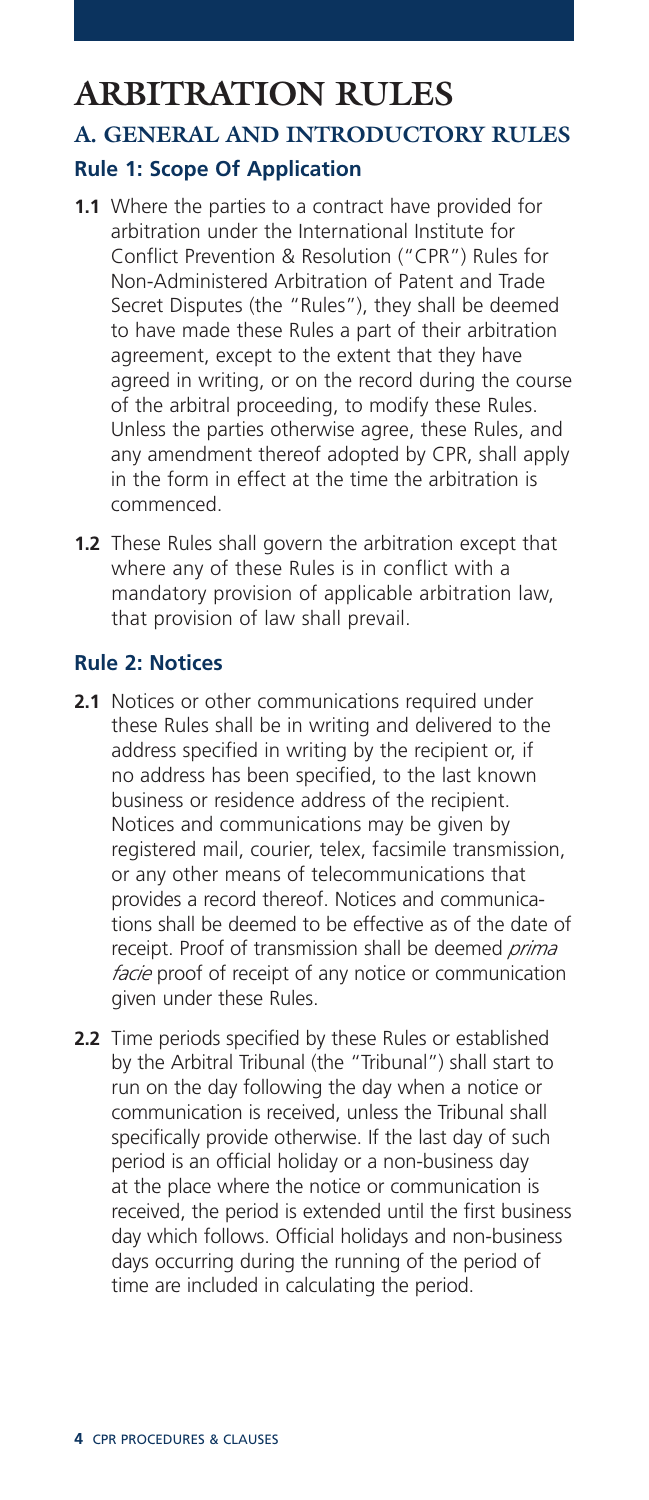#### **Rule 3: Commencement Of Arbitration**

- **3.1** The party commencing arbitration (the "Claimant") shall address to the other party (the "Respondent") a notice of arbitration.
- **3.2** The arbitration shall be deemed commenced as to any Respondent on the date on which the notice of arbitration is received by the Respondent.
- **3.3** The notice of arbitration shall include in the text or in attachments thereto:
	- (a) The name, address, telephone and facsimile numbers of the Claimant and of any persons who will represent the Claimant in the arbitration;
	- (b) A demand that the dispute be referred to arbitration pursuant to the Rules;
	- (c) The text of the arbitration clause or the separate arbitration agreement that is involved;
	- (d) A statement of the general nature of the Claimant's claim;
	- (e) A list of the patents, patent claims and/or the general area of alleged trade secrets under which the Claimant asserts rights against the Respondent;
	- (f) The relief or remedy sought; and
	- (g) The name and address of the arbitrator appointed by the Claimant, unless the parties have agreed that neither shall appoint an arbitrator.
- **3.4** Within 20 days after receipt of the notice of arbitration, the Respondent shall deliver to the Claimant a notice of defense. Failure to deliver a notice of defense shall not delay the arbitration; in the event of such failure, all claims set forth in the demand shall be deemed denied. Failure to deliver a notice of defense shall not excuse the Respondent from notifying the Claimant in writing, within 20 days after receipt of the notice of arbitration, of the arbitrator appointed by the Respondent, unless the parties have agreed that neither party shall appoint an arbitrator.
- **3.5** The notice of defense shall include:
	- (a) Any comment on items (a), (b), and (c) of the notice of arbitration that the Respondent may deem appropriate;
	- (b) A statement of the general nature of the Respondent's defense;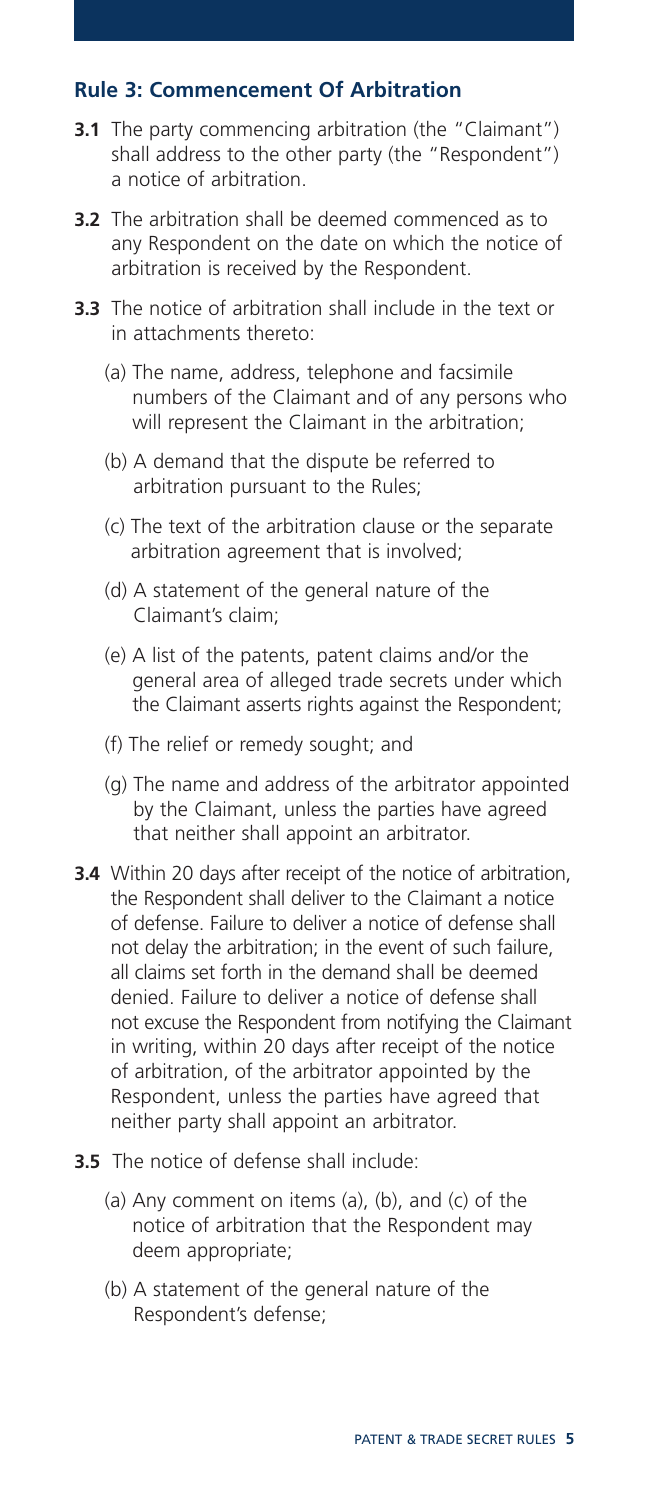- (c) The name and address of the arbitrator appointed by the Respondent, unless the parties have agreed that neither shall appoint an arbitrator; and
- (d) The names, addresses, telephone and facsimile numbers of any persons who will represent the Respondent in the arbitration.
- **3.6** The Respondent may include in its notice of defense any counterclaim within the scope of the arbitration clause. If it does so, the counterclaim in the notice of defense shall include items  $(b) - (f)$  of Rule 3.3.
- **3.7** If a counterclaim is asserted, within 20 days after receipt of the notice of defense, the Claimant shall deliver to the Respondent a reply to the counterclaim, which shall have the same elements as provided in Rule 3.5 for the notice of defense. Failure to deliver a reply to counterclaim shall not delay the arbitration; in the event of such failure, all counterclaims set forth in the notice of defense shall be deemed denied.
- **3.8** Claims or counterclaims within the scope of the arbitration clause may be freely added or amended prior to the establishment of the Tribunal and thereafter with the consent of the Tribunal. Notices of defense or replies to amended claims or counterclaims shall be delivered within 20 days after the addition or amendment.
- **3.9** If a dispute is submitted to arbitration pursuant to a submission agreement, Rule 3 shall apply to the extent that it is not inconsistent with the submission agreement.

#### **Rule 4: Early Disclosure Of Information**

- **4.1** Each party, based on the information then reasonably available to it, shall provide to the other without awaiting a request:
	- (a) a copy, or a description by category and location, of all documents, data compilations, and tangible things in the possession, custody or control of the party that are relevant to facts known or reasonably believed to be in dispute, including but not limited to, documents that are to be relied on by the party; and
	- (b) a computation of damages claimed by the disclosing party.
- **4.2** The Claimant shall make the disclosures required by Rule 4.1 within 30 days of the Commencement Date. The Respondent shall make such disclosures within 45 days of the Commencement Date.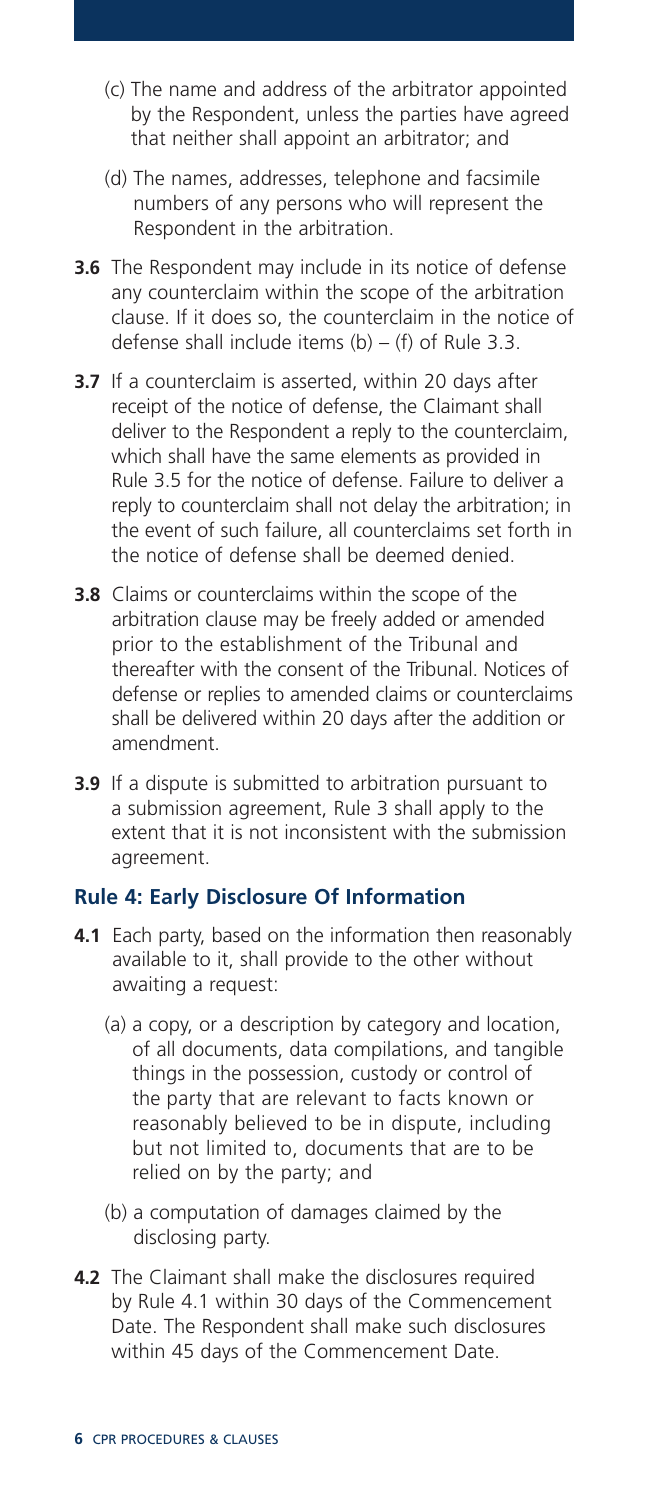#### **B. RULES WITH RESPECT TO THE TRIBUNAL**

#### **Rule 5: Selection Of Arbitrators By The Parties**

- **5.1** Unless the parties have agreed otherwise in writing. the Tribunal shall consist of a sole arbitrator, selected as provided in Rule 5.2.
- **5.2** If the Tribunal is to consist of a sole arbitrator or of three arbitrators who shall be appointed jointly by both parties the parties shall attempt jointly to select such arbitrator(s) within 30 days after the notice of defense provided for in Rule 3.4 is due. The parties may extend their selection process until one or both of them have concluded that a deadlock has been reached. In this event, the arbitrator(s) shall be selected as provided in Rule 6.
- **5.3** If the Tribunal is to consist of three arbitrators of whom each party shall appoint one, within 30 days of the appointment of the second arbitrator, the two party-appointed arbitrators shall appoint a third arbitrator. If the party-appointed arbitrators are unable to agree on the third arbitrator, the third arbitrator shall be selected as provided in Rule 6.
- **5.4** If the Tribunal consists of three arbitrators, appointed jointly as provided in Rule 5.2, the Tribunal shall designate one of its members as Chair. If the Tribunal consists of three arbitrators, two of whom were appointed by the individual parties as provided in Rule 5.3, the third arbitrator shall serve as Chair.
- **5.5** Where the arbitration agreement entitles each party to appoint an arbitrator but there is more than one Claimant or Respondent to the dispute, and either the multiple Claimants or the multiple Respondents are unable to jointly agree on an arbitrator within 30 days after the notice of defense provided for in Rule 3.4 is due, CPR shall appoint all arbitrators as provided in Rule 6.3.
- **5.6** No party or anyone acting on its behalf shall have any *ex parte* communication with any candidate for appointment as arbitrator except to discuss the candidate's qualifications, availability, or independence in relation to the parties.

#### **Rule 6: Selection Of Arbitrators By CPR**

**6.1** If an arbitrator or arbitrators have not been appointed as provided in the parties' agreement or pursuant to Rule 5, upon receipt of written notification of this fact in compliance with Rule 6.2, CPR shall forthwith make the appointment as provided in Rule 6.3.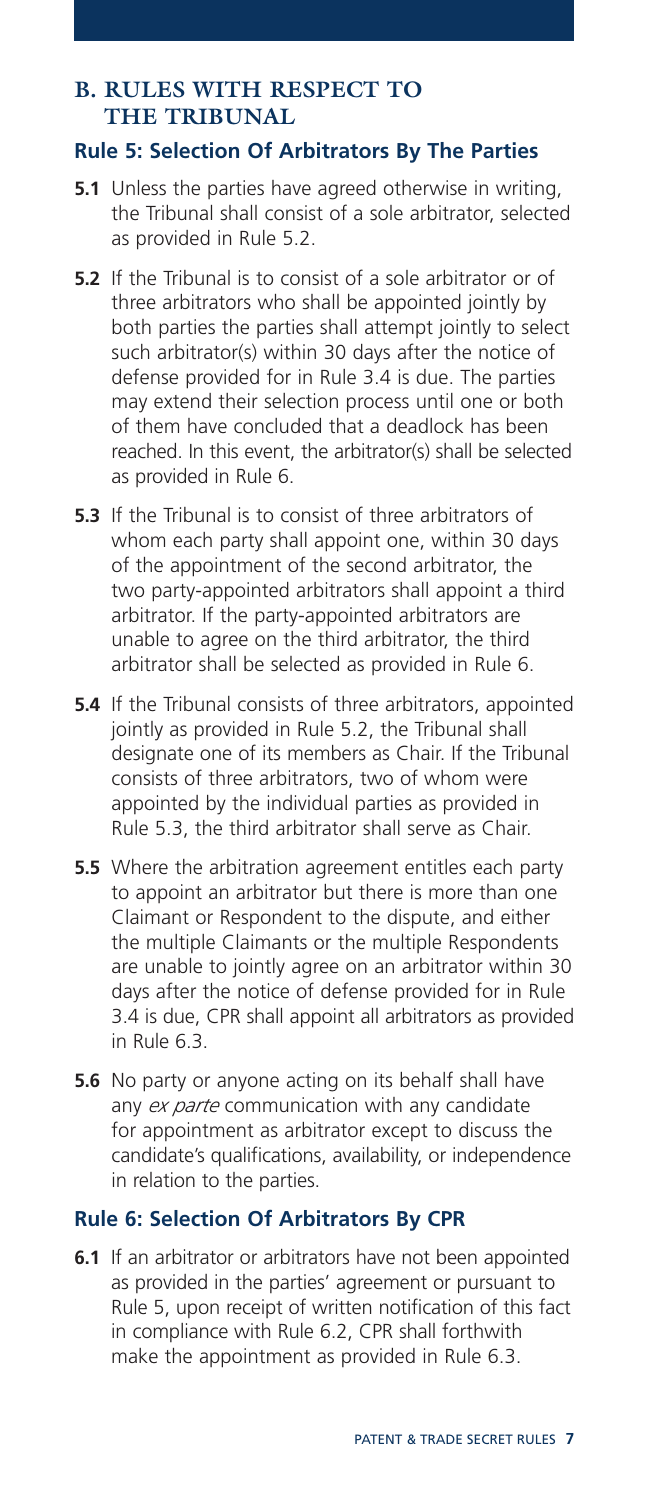- **6.2** The written notification shall be served on the other party and CPR and shall include:
	- (a) A description of the nature of the failure and the time at which the failure occurred;
	- (b) Complete copies of the notice of arbitration and the notice of defense or, if the dispute is submitted under a submission agreement, a copy of the agreement supplemented by the notice of arbitration and notice of defense if they are not part of the agreement; and
	- (c) If the parties have agreed on specific arbitrator qualifications, that agreement shall be included.
- **6.3** Upon receipt by CPR of a written notification in compliance with Rules 6.1 and 6.2, within fifteen business days thereof or within such additional time as CPR and the parties shall agree, CPR shall make the necessary appointment(s).

#### **Rule 7: Qualifications, Challenges And Replacement Of Arbitrators**

- **7.1** Independence, Impartiality, and the Duty to Disclose
	- (a) Each arbitrator shall be independent and impartial.
	- (b) Each prospective arbitrator shall, before accepting appointment, disclose to the parties, to CPR, and to any other arbitrator(s) already appointed any circumstances that might give rise to justifiable doubt as to the arbitrator's impartiality or independence, or shall confirm in writing that no such circumstances exist.
	- (c) If at any stage of the arbitration new circumstances arise that may give rise to justifiable doubt as to any arbitrator's impartiality or independence, the arbitrator shall promptly disclose such circumstances to the parties, to CPR, and to any other arbitrator(s) already appointed.
- **7.2** Appointment of Arbitrators
	- (a) By accepting appointment, each arbitrator shall be deemed to be bound by these Rules and any modification agreed to by the parties.
	- (b) An individual shall not accept appointment as an arbitrator if previous commitments may significantly delay the proceeding, and once appointed shall not make any such commitments.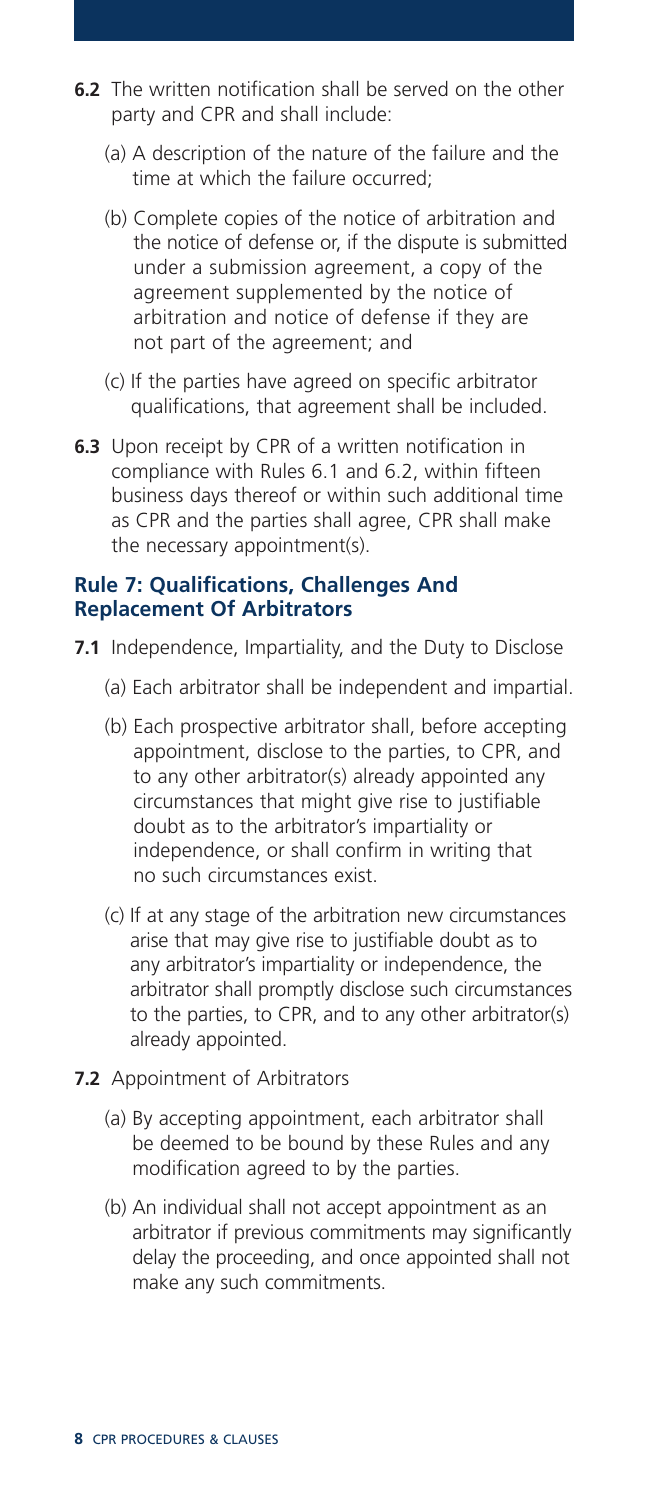- (c) Each arbitrator at the time of appointment shall sign and deliver to each party a statement in the form attached to these Rules (Arbitrator's Oath) subject to any modifications agreed upon among the arbitrator and the parties.
- **7.3** Challenge of Arbitrators
	- (a) Any arbitrator may be challenged by a party if circumstances exist that give rise to justifiable doubt regarding the arbitrator's independence or impartiality. A party may challenge an arbitrator whom it has appointed or in whose appointment it has concurred only for reasons of which it becomes aware after the appointment has been made.
	- (b) A party challenging an arbitrator shall send notice in writing to CPR, to the Tribunal and to the other party, stating the reasons for the challenge, no later than 15 days after being notified of that arbitrator's appointment or after becoming aware of the circumstances that it considers give rise to justifiable doubt as to that arbitrator's impartiality or independence.
	- (c) When an arbitrator has been challenged by a party, the other party shall have the right to respond to the challenge and shall, if it exercises this right, send, within 15 days of receipt of the notice referred to in Rule 7.3(b), a copy of its response to CPR, to the party making the challenge, and to the arbitrator(s).
	- (d) The Tribunal may, in its discretion, suspend or continue the arbitral proceedings during the pendency of the challenge.
	- (e) The other party may agree to the challenge or the arbitrator may voluntarily withdraw. In either case, the arbitrator will be replaced without any implication that the grounds of the challenge are valid.
	- (f) If the other party does not agree to the challenge and the challenged arbitrator does not withdraw, the challenge shall be decided by CPR in accordance with its internal procedures. Such a decision is administrative in nature and shall be final. CPR shall not be required to state the reasons for its decision.
- **7.4** Release From Appointment
	- (a) At the arbitrator's own request, an arbitrator may be released from appointment as arbitrator either with the consent of the parties or by CPR.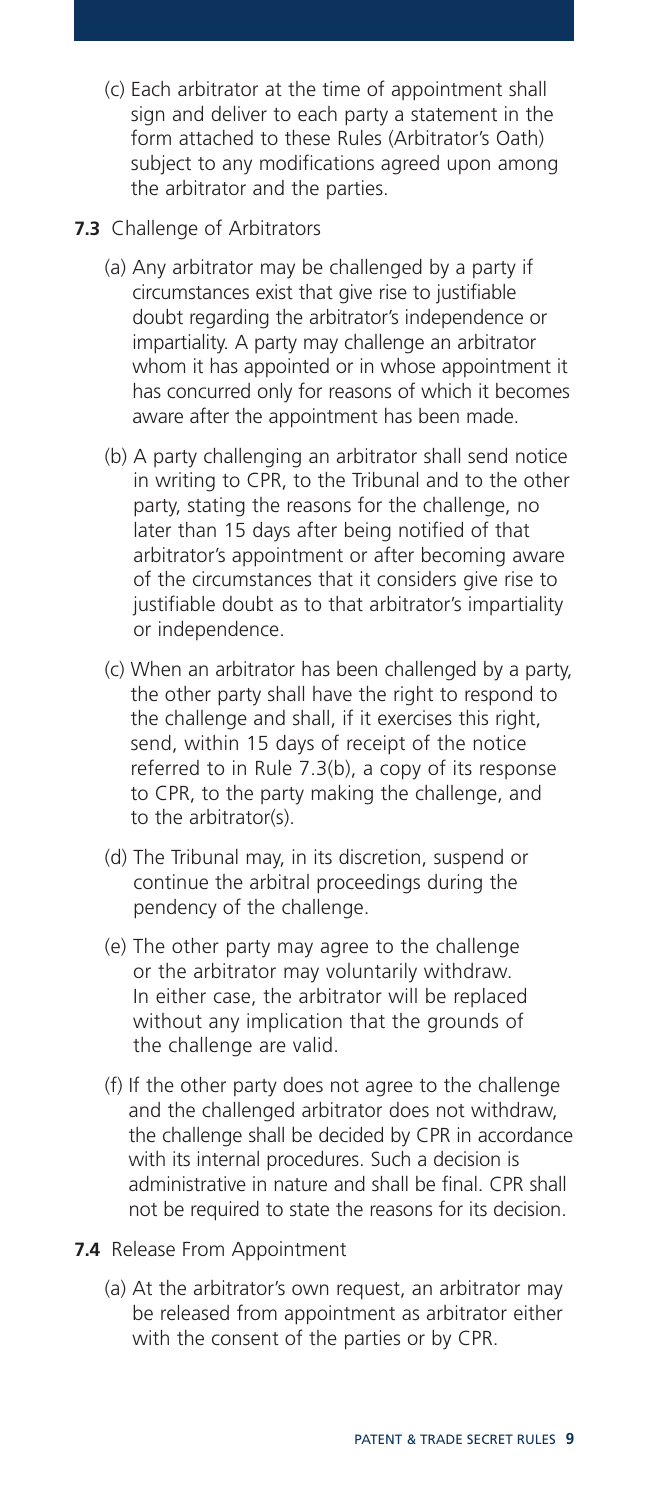- (b) Irrespective of any request by an arbitrator, the parties may jointly release an arbitrator from appointment as arbitrator. The parties shall promptly notify CPR of such release.
- (c) At the request of a party or on its own motion, CPR may release an arbitrator from appointment as arbitrator if the arbitrator has become *de jure* or *de facto* unable to fulfill, or fails to fulfill, the duties of an arbitrator. In such a case, the parties shall be offered the opportunity to express their views thereon, and the provisions of Rule 7.5 shall apply.
- **7.5** Replacement of an Arbitrator
	- (a) Whenever necessary, a substitute arbitrator shall be appointed pursuant to the procedure provided for in Rules 5 and 6 that was applicable to the appointment of the arbitrator being replaced.
	- (b) In the event that an arbitrator appointed by a party has either been successfully challenged on grounds which were known or should have been known to that party at the time of appointment, or has been released from appointment as arbitrator in accordance with Rule 7.4(c), CPR shall have the discretion not to permit that party to make a new appointment. If it chooses to exercise this discretion, CPR shall make the substitute appointment.
	- (c) Pending the replacement, the arbitral proceedings shall be suspended, unless otherwise agreed by the parties.
	- (d) Whenever a substitute arbitrator is appointed, the Tribunal shall, having regard to any observations of the parties, determine in its sole discretion whether all or part of any prior hearings is to be repeated.
- **7.6** Truncated Tribunal
	- (a) If an arbitrator on a three-person Tribunal, though duly notified and without good cause, fails to participate in the work of the Tribunal, the two other arbitrators shall, unless a party has made an application under Rule 7.4(c), have the power in their sole discretion to continue the arbitration and to make any award, order, or other decision, notwithstanding the failure of the third arbitrator to participate. In determining whether to continue the arbitration or to render any award, order, or other decision without the participation of the third arbitrator, the other two arbitrators shall take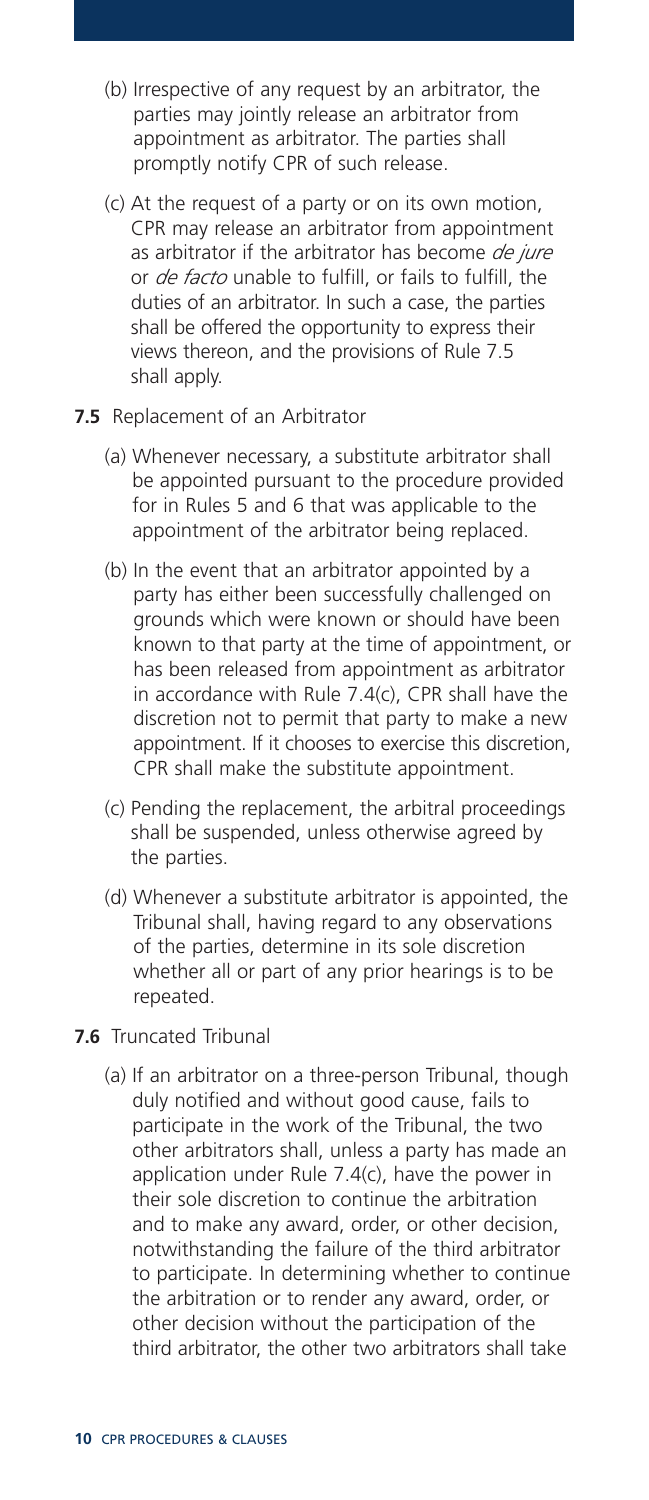into account the stage of the arbitration, the reason, if any, expressed by the third arbitrator for such non-participation, and such other matters as they consider appropriate in the circumstances of the case.

(b) In the event that the other two arbitrators determine not to continue the arbitration without the participation of a third arbitrator, CPR shall, on proof satisfactory to it of the failure of the arbitrator to participate in the work of the Tribunal, declare the office vacant, and a substitute arbitrator shall be appointed by CPR in the exercise of the discretion defined in Rule 7.5, unless the parties otherwise agree.

#### **Rule 8: Challenges To The Jurisdiction Of The Tribunal**

- **8.1** The Tribunal shall have the power to hear and determine challenges to its jurisdiction, including any objections with respect to the existence, scope or validity of the arbitration agreement.
- **8.2** The Tribunal shall have the power to determine the existence, validity or scope of the contract of which an arbitration clause forms a part. For the purposes of challenges to the jurisdiction of the Tribunal, the arbitration clause shall be considered as separable from any contract of which it forms a part.
- **8.3** Any challenges to the jurisdiction of the Tribunal, except challenges based on the award itself, shall be made not later than the notice of defense or, with respect to a counterclaim, the reply to the counterclaim; provided, however, that if a claim or counterclaim is later added or amended such a challenge may be made not later than the reply to such claim or counterclaim.

#### **C. RULES WITH RESPECT TO THE CONDUCT OF THE ARBITRAL PROCEEDINGS**

#### **Rule 9: General Provisions**

**9.1** Subject to these Rules, the Tribunal may conduct the arbitration in such manner as it shall deem appropriate. The chair shall be responsible for the organization of arbitral conferences and hearings and arrangements with respect to the functioning of the Tribunal.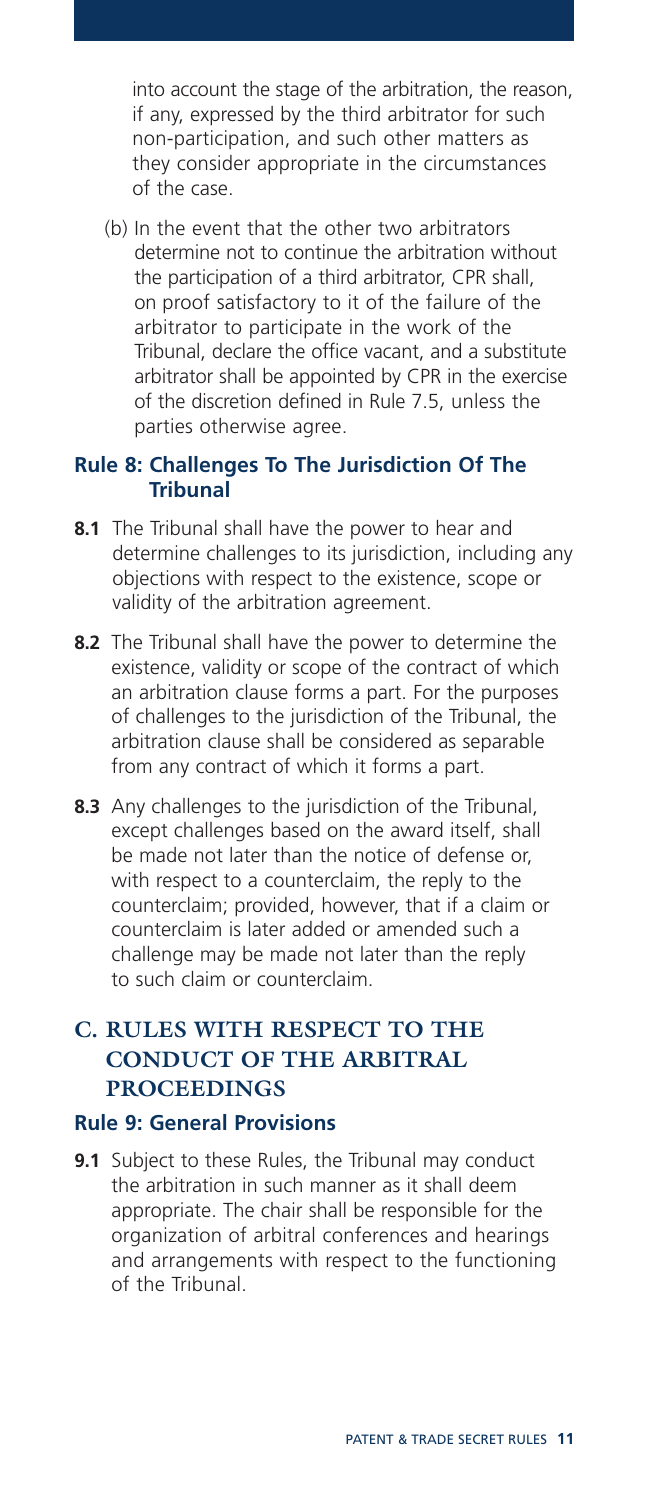- **9.2** The proceedings shall be conducted in an expeditious manner consistent with giving each party adequate opportunity to prepare and present its case. The Tribunal is empowered to impose time limits it considers reasonable on each phase of the proceeding, including without limitation the time allotted to each party for presentation of its case and for rebuttal. In setting time limits, the Tribunal should bear in mind its obligation to manage the proceeding firmly in order to complete proceedings as economically and expeditiously as possible, but the Tribunal shall also give consideration to any agreements of the parties regarding the time allotted to each phase of the proceeding.
- **9.3** The Tribunal shall hold an initial pre-hearing conference for the planning and scheduling of the proceeding. Such conference shall be held promptly after the constitution of the Tribunal, unless the Tribunal is of the view that further submissions from the parties are appropriate prior to such conference. It is preferable that the pre-hearing conference be held at the place of the arbitration, and that all members of the Tribunal and the principal representative of each party attend in person; however, the Chair may designate a different place, and may permit the conduct of the pre-hearing conference by telephone if (s)he concludes that meeting in person would impose an unreasonable burden on one or more party representatives. The objective of the conference shall be to discuss all elements of the arbitration with a view to planning for its future conduct. Matters to be discussed and decided in the initial pre-hearing conference may include, *inter alia*, the following:
	- (a) Procedural matters such as setting specific time limits for, and manner of, any required discovery; the desirability of bifurcation or other separation of the issues in the arbitration; the desirability and practicability of consolidating the arbitration with any other proceeding; the scheduling of conferences and hearings; the scheduling of pre-hearing memoranda; the need for and type of record of conferences and hearings, including the need for transcripts; the length of the hearings and the amount of time each party reasonably needs for presentation of its case and for rebuttal; the mode, manner and order for presenting proof, the use of affidavit evidence and cross-examination with respect thereto; and the need for expert witnesses and how expert testimony should be presented and the necessity for any on-site inspection by the Tribunal;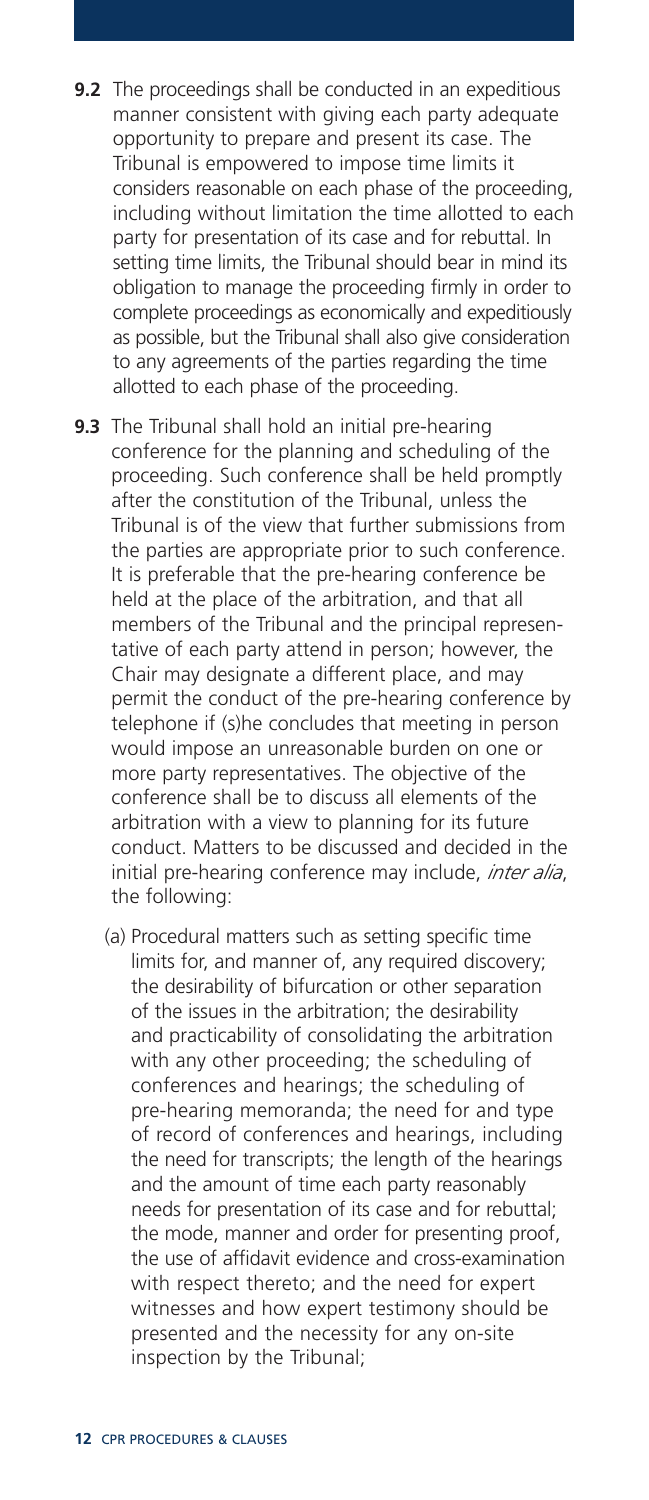- (b) The early identification and narrowing of the issues in the arbitration, including disclosure of the relevant details of the accused product or method, each party's proposed construction of terms in the asserted patent claims, plaintiff's claim charts and defendant's responsive claim charts, and the defendant's identification of prior art, if any, upon which defendant relies in asserting a defense of invalidity or unenforceability;
- (c) The possibility of stipulations of fact and admissions by the parties solely for purposes of the arbitration, as well as simplification of document authentication;
- (d) The possibility of appointment of an independent expert by the Tribunal; the procedures for selection of such an expert; and the parties' respective willingness to pay for such independent expert and any budget that should be imposed on such expert expenses.
- e) The possibility of the Tribunal's issuing before the hearings an order in the nature of a partial summary judgment; and
- (f) The possibility of the parties engaging in settlement negotiations, with or without the assistance of a mediator.

At the initial conference the parties shall agree upon a date for the mutual exchange, with copies to the Tribunal, of a list of all fact and expert witnesses to be called by that party at the hearings, including witnesses in the employ of, or affiliated with, the other party and witnesses independent of either party. Any persons not so listed may be called only with the consent of the Tribunal given for good cause.

At the initial conference each party shall also commit to an early date for the mutual exchange, with copies to the Tribunal, of signed statements of expert witnesses to be called at the hearing, including all the facts and opinions to which each is expected to testify and grounds for each opinion, and any written expert's report on which the parties intend to rely at the hearing.

After the initial conference, further pre-hearing or other conferences may be held as the Tribunal deems appropriate.

**9.4** Within five days following the initial pre-hearing conference the Tribunal shall issue a pre-hearing order which shall include *inter alia* a schedule for the completion of discovery and the hearings and the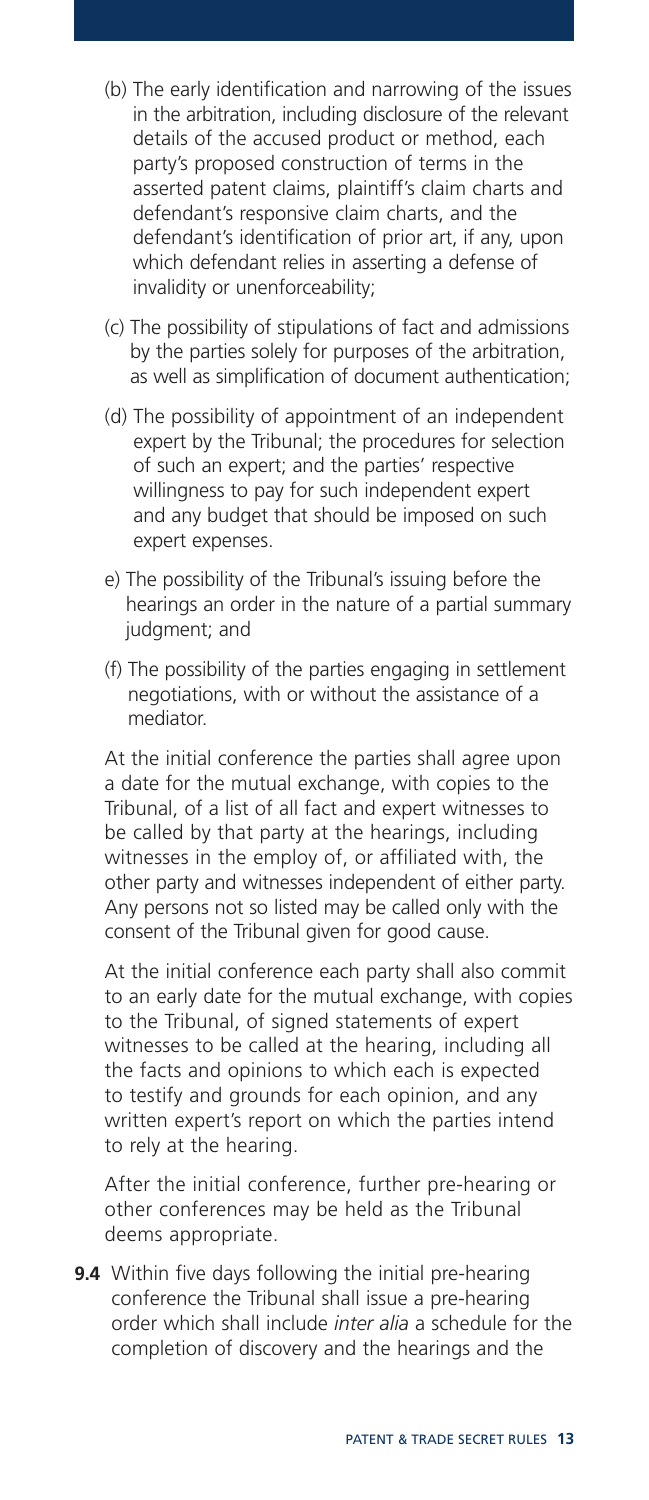hearing time allotted to each party for presentation of its case and for rebuttal. Hearings may be held, and the Tribunal may schedule meetings wherever it deems appropriate.

- **9.5** In order to define the issues to be heard and determined, the Tribunal may *inter alia* make pre-hearing orders for the arbitration and instruct the parties to provide more detailed statements of claim and of defense and pre-hearing memoranda.
- **9.6** Unless the parties have agreed upon the place of arbitration, the Tribunal shall fix the place of arbitration based upon the contentions of the parties and the circumstances of the arbitration. The award shall be deemed made at such place notwithstanding the location of any hearing.
- **9.7** The dispute should in most circumstances be submitted to the Tribunal for decision within six months after the initial pre-hearing conference required by Rule 9.3.

#### **Rule 10: Applicable Laws And Remedies**

- **10.1** The Tribunal shall apply the substantive law(s) or rules of law designated by the parties as applicable to the dispute. Failing such a designation by the parties, the Tribunal shall apply such law(s) or rules of law as it determines to be appropriate.
- **10.2** The Tribunal may grant any remedy or relief it deems just and equitable, including but not limited to specific performance of the contract, which is within the scope of the agreement of the parties and permissible under the law(s) or rules of law applicable to the dispute. Unless the parties otherwise agreed, the Tribunal may award such damages as it considers appropriate taking into consideration the contract and applicable law.
- **10.3** The Tribunal may award such pre-award and post-award interest, simple or compound, as it considers appropriate, taking into consideration the contract and applicable law.

#### **Rule 11: Discovery**

Discovery shall be limited to that for which each party has a substantial, demonstrable need, taking into account material received by each party pursuant to Rule 4, and shall be conducted in the most expeditious and cost-effective manner. Before or at the initial prehearing conference held pursuant to Rule 9.3, the parties shall attempt to agree on the scope of discovery to which each party will be entitled, a schedule therefore,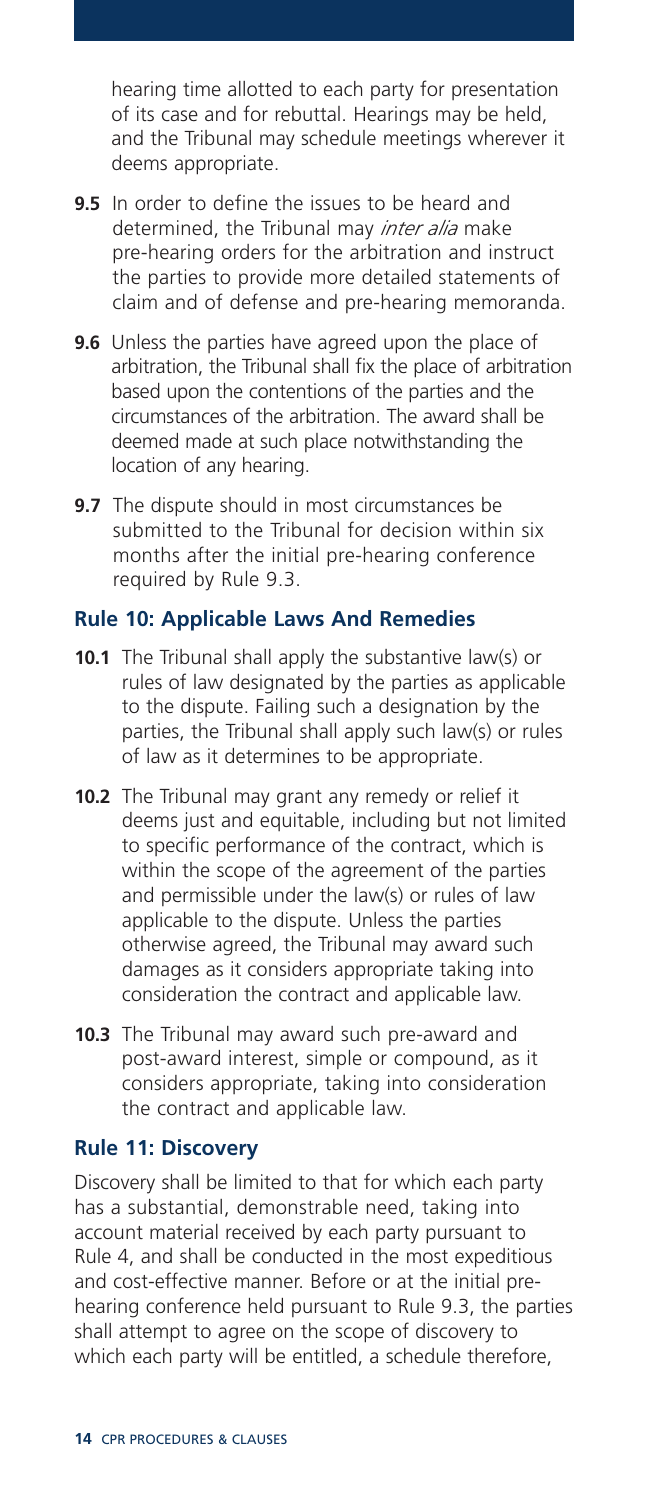and on anticipated discovery problems. The Tribunal shall resolve any differences at the aforesaid conference. Absent agreement by the parties to the contrary or good cause shown, interrogatories will be limited to 10 interrogatories per party (including subparts). Depositions will similarly be limited to 5 depositions per party lasting no more than 8 hours per deposition. The limitation on depositions shall not apply to depositions for the purpose of preserving the testimony of non-parties who cannot otherwise be compelled to attend the arbitration or depositions of individuals who have been identified as witnesses who will testify at the arbitration. Insofar as possible, the Tribunal (or the Chair) will be available in person or by telephone to rule immediately on any motions made by either party related to discovery. All discovery shall be completed within 60 days of the aforesaid conference, unless the parties otherwise agree with the approval of the Tribunal. The Tribunal may require and facilitate such discovery as it shall determine is appropriate in the circumstances, taking into account the needs of the parties and the desirability of making discovery expeditious and cost-effective. The Tribunal may issue orders to protect the confidentiality of proprietary information, trade secrets and other sensitive information disclosed in discovery.

#### **Rule 12: Evidence And Hearings**

- **12.1** The hearings shall commence not more than 30 days from the date of completion of discovery. Insofar as possible, hearing dates shall be scheduled consecutively. The parties wish to limit the length and cost of hearings to the minimum consistent with giving each party adequate opportunity to present its case, *inter alia* by limiting evidence to that which is truly relevant and avoiding duplicative evidence. The hearings shall be limited to a number of days or hours determined at the initial pre-hearing conference by agreement of the parties, or failing agreement, by the Tribunal upon consultation with the parties. The total hearing time shall be allocated fairly between the parties by the Tribunal. The aforesaid time limits may be extended only by the Tribunal for good cause.
- **12.2** The Tribunal shall determine the manner in which the parties shall present their cases. Unless otherwise determined by the Tribunal or agreed by the parties, the presentation of a party's case shall include the submission at least 10 days before commencement of the hearing of a pre-hearing memorandum including the following elements:
	- (a) an outline of the case;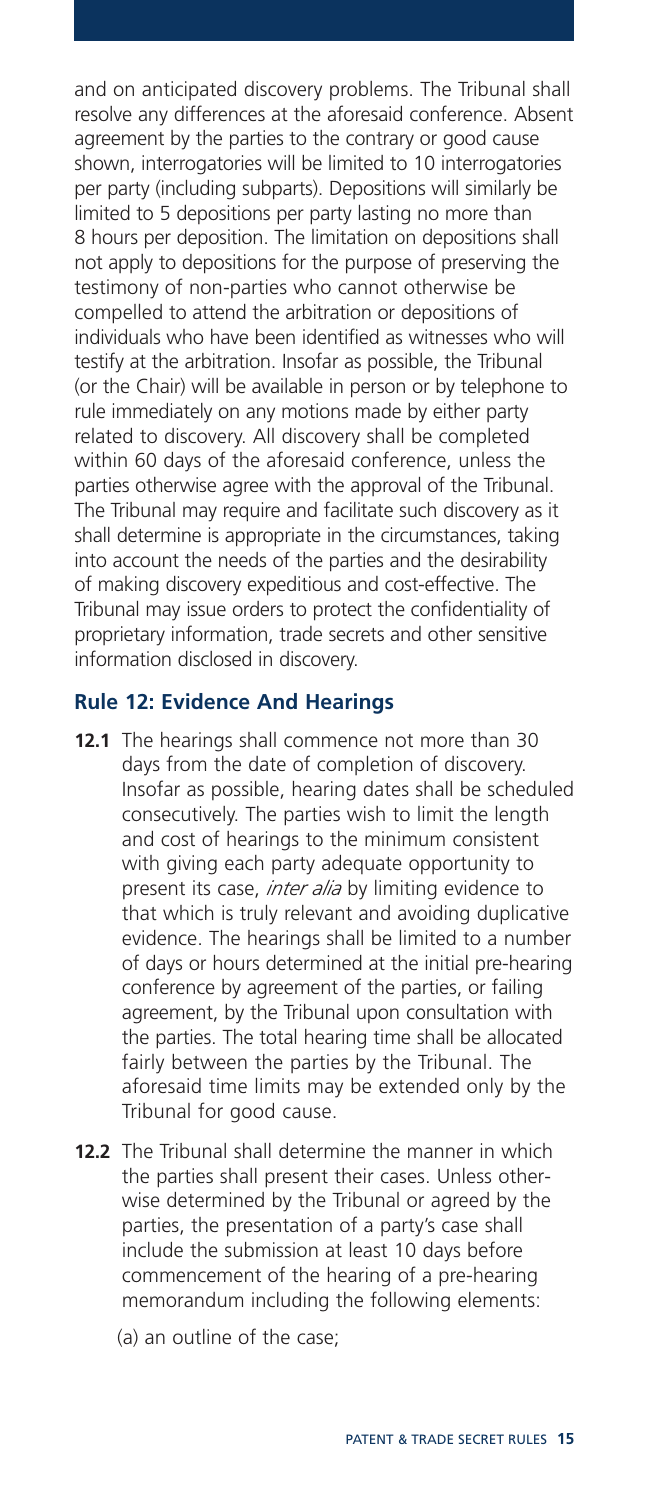- (b) a list of fact and expert witnesses to be called by the party at the hearing;
- (c) summaries of anticipated testimony of the fact and expert witnesses to be called by the party at the hearing;
- (d) copies of deposition transcripts which will be used in the hearing;
- (e) copies of all exhibits in possession of the party to be relied on at the hearing; and
- (f) a list of persons who will represent the party at the hearing.

Absent good cause shown, the parties may not supplement the information contained in their pre-hearing memoranda.

- **12.3** Testimony may be presented in written or oral form as the Tribunal may determine is appropriate. The Tribunal will be guided by but is not required strictly to apply the rules of evidence used in judicial proceedings, provided, however, that the Tribunal shall apply the lawyer-client privilege and the work product immunity. The Tribunal shall determine the applicability of any privilege or immunity and the admissibility, relevance, materiality and weight of the evidence offered. Except for good cause shown, the Tribunal shall exclude evidence which should have been, but was not, disclosed pursuant to Rule 12.2. The parties empower the Tribunal to make the final determination of what evidence is to be admitted, after hearing from the parties on the issue. Any ruling by the Tribunal excluding arguably relevant evidence shall not be grounds for vacation of any award or failure to enforce the same. The Tribunal, in its discretion, may request the parties to produce evidence in addition to that initially offered. It may also appoint experts whose testimony shall be subject to cross examination and rebuttal.
- **12.4** The hearings shall not be transcribed, unless the parties otherwise agree.
- **12.5** The Tribunal shall require witnesses to testify under oath administered by the Tribunal. The Tribunal shall determine the manner in which witnesses are to be examined. The Tribunal shall have the right to exclude witnesses from hearings during the testimony of other witnesses.
- **12.6** The Tribunal, in its discretion, may request the parties to submit post-hearing briefs. If such a request is made, each party shall deliver its brief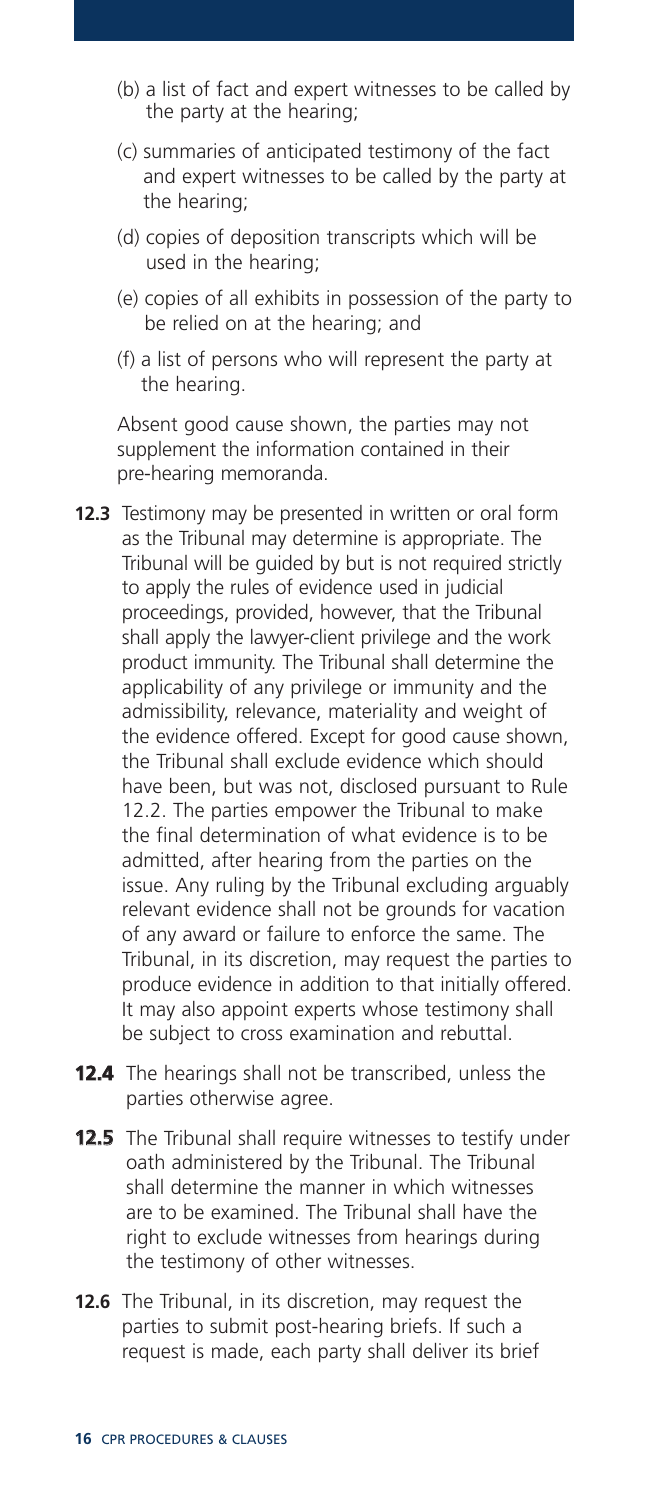to all members of the Tribunal and to the principal representative of the other party within 15 days after the close of the hearings.

#### **Rule 13: Interim Measures Of Protection**

- **13.1** At the request of a party, the Tribunal may take such interim measures and afford such interim relief as it deems necessary. A request by a party to a court for such interim relief may be made only if the matter is urgent and the Tribunal is not able to act timely or the Tribunal cannot provide an adequate remedy. The Tribunal may require appropriate security as a condition of ordering such measures.
- **13.2** At any time when the Tribunal is not fully constituted or able to act, a request may be made by a party to a court for interim measures affording relief in respect to the subject matter of the dispute.
- **13.3** Requests to a court for interim measures pursuant to Section 13.1 and 13.2 shall not be deemed incompatible with the agreement to arbitrate or as a waiver of that agreement.

#### **Rule 14: The Award**

- **14.1** The Tribunal may make final, interim, interlocutory and partial awards. With respect to any interim, interlocutory or partial award, the Tribunal may state in its award whether it views the award as final for purposes of any judicial proceedings in connection therewith.
- **14.2** All awards shall be in writing. When there are three arbitrators, the award shall be made and signed by at least a majority of the arbitrators. The award shall not include a statement of the reasoning on which the award rests, unless the parties otherwise agree.
- **14.3** Unless extended by the parties, executed copies of awards shall be delivered by the Tribunal to the parties within 30 days after conclusion of the hearings, unless post-hearing briefs are submitted, in which event the award shall be delivered within 30 days after receipt by the Tribunal of the last brief to be received.
- **14.4** Within [15] days after receipt of the award, either party, with notice to the other party, may request the Tribunal to clarify the award to correct any clerical, typographical or computation errors, or any errors of a similar nature in the award, or to make an additional award as to claims or counterclaims presented in the arbitration but not determined in the award. The Tribunal shall make any clarification,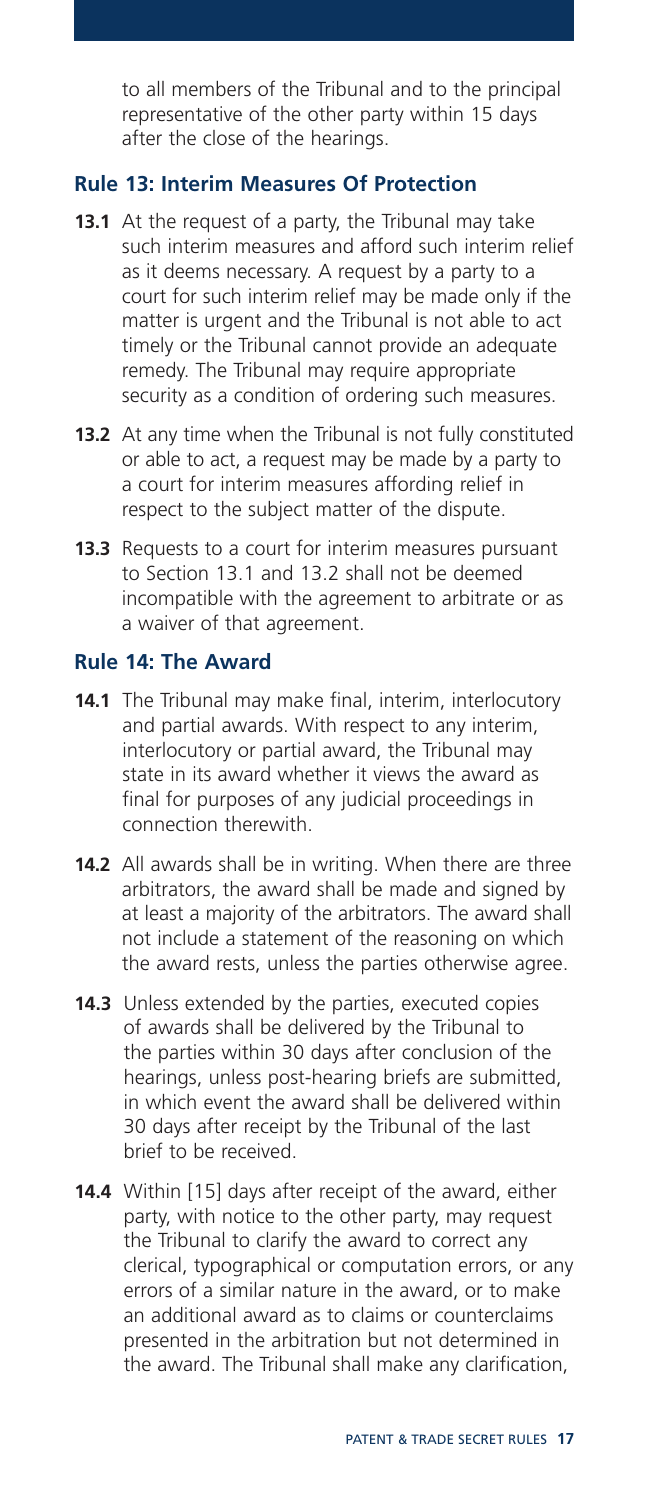correction or additional award requested by either party that it deems justified within 30 days after receipt of such request. Within [15] days after delivery of the award to the parties or, if a party requests clarification, correction or additional award, within 30 days after receipt of such request, the Tribunal may make any such corrections and additional awards on its own initiative as it deems appropriate. All clarifications, corrections and additional awards shall be in writing, and the provisions of Rule 14 shall apply to them.

**14.5** The awards shall be final and binding on the parties, and the parties will undertake to carry out the awards without delay. If a clarification, correction or additional award is requested by a party, or a correction or additional award is made by the Tribunal on its own initiative, as provided under Rule 14.4, the award shall be final and binding on the parties when such clarification, correction or additional award is made by the Tribunal or upon the expiration of the time periods provided for in Rule 14.4 for such clarification, correction or additional award to be made, whichever is earlier.

### **D. MISCELLANEOUS RULES Rule 15: Failure To Comply With Rules**

Whenever a party fails to comply with these Rules, or any order of the Tribunal pursuant to these Rules, in a manner deemed material by the Tribunal, the Tribunal shall fix a reasonable period of time for compliance. If the party does not comply within said period, the Tribunal may impose a remedy it deems just, including an award on default. Prior to entering an award on default, the Tribunal shall require the non-defaulting party to produce evidence and legal argument in support of its contentions, as the Tribunal may deem appropriate. The Tribunal may receive such evidence and argument without the defaulting party's presence or participation.

#### **Rule 16: Costs**

- **16.1** Each arbitrator shall be compensated on a reasonable basis determined at the time of appointment for serving as an arbitrator and shall be reimbursed for any reasonable travel and other expenses.
- **16.2** The Tribunal shall fix the costs of arbitration in its award. The costs of arbitration include:
	- (a) The fees and expenses of members of the Tribunal;
	- (b) The costs of expert advice and other assistance engaged by the Tribunal;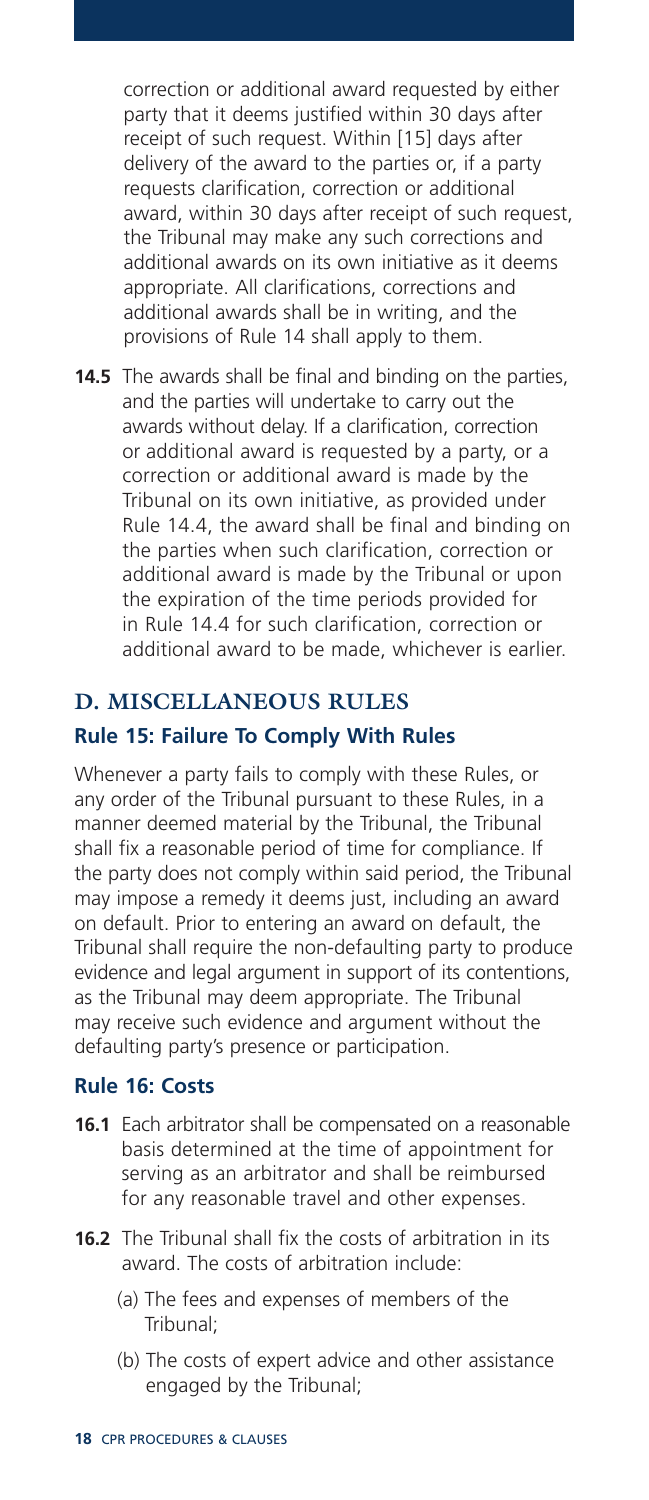- (c) The travel and other expenses of witnesses to such extent as the Tribunal may deem appropriate;
- (d) The costs for legal representation and assistance and experts incurred by a party to such extent as the Tribunal may deem appropriate;
- (e) The charges and expenses of CPR with respect to the arbitration;
- (f) The costs of a transcript; and
- (g) The costs of meeting and hearing facilities.
- **16.3** Subject to any agreement between the parties or applicable law to the contrary, the parties will share the costs of the arbitration equally. However, where a party has obstructed the arbitration and/or advanced arguments, claims or defenses in bad faith, the Tribunal may apportion the costs of arbitration between or among the parties in any such manner as it deems appropriate, and may include in its final award an order requiring a party to pay some or all of the other party's litigation expenses including, but not limited to, its attorney's fees and the costs of experts retained by that party taking into account the circumstances of the case, the conduct of the parties during the proceeding, and the result of the arbitration.
- **16.4** The Tribunal may request each party to deposit an appropriate amount as an advance for the costs referred to in Rule 16.2, except those specified in subparagraph (d), and, during the course of the proceeding, it may request supplementary deposits from the parties. Any such funds shall be held and disbursed in such a manner as the Tribunal may deem appropriate.
- **16.5** If the requested deposits are not paid in full within 20 days after receipt of the request, the Tribunal shall so inform the parties in order that jointly or severally they may make the requested payment. If such payment is not made, the Tribunal may suspend or terminate the proceeding.
- **16.6** After the proceeding has been concluded, the Tribunal shall return any unexpended balance from deposits made to the parties as may be appropriate.

#### **Rule 17: Confidentiality**

**17.1** All transcripts, documents, things and other information of the furnishing party produced and the testimony given in or attendant to the arbitration shall be maintained in confidence by the receiving party and the Tribunal, and shall be used only for purposes of this arbitration. No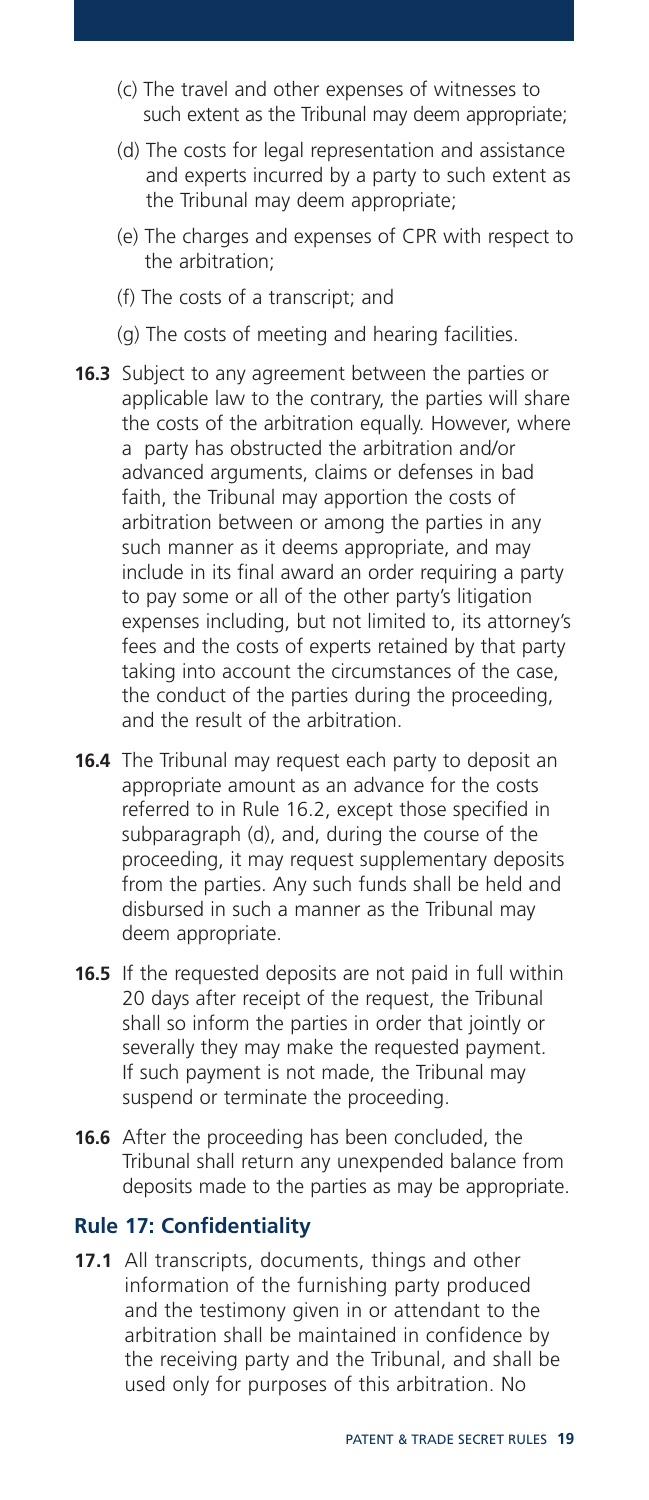information concerning the existence of an arbitration may be unilaterally disclosed by a party to any third party except:

- (a) to the extent necessary in connection with a court challenge to the arbitration or an action for enforcement of an award; or
- (b) as otherwise provided by the Rules.

The parties will insure that their respective agents, employees, attorneys and experts agree in writing to be bound by the confidentiality provisions of this Rule 17.

- **17.2** Whenever a party, arbitrator, expert witness or other person bound by the confidentiality provisions of this Rule 17 is requested pursuant to a subpoena, request for production of documents or things, civil investigative demand or other legal process, or is otherwise required by law to disclose to persons or entities not a party to an arbitration any confidential transcripts, documents, things or testimony in the arbitration, or the existence of the arbitration, such person shall notify the parties and third persons who produced confidential information for purposes of the arbitration, of the existence and terms of such request or requirement. If a response to such request is due in 10 days or less, such notice shall be given within 24 hours after receipt of such request.
- **17.3** Within 30 days after entry of judgment of confirmation, or within 120 days after issuance of the award where judicial confirmation is not sought, each party and each arbitrator, at the election of the party furnishing the same, shall destroy or return all documents, transcripts or other things, and any copies thereof, as well as all summaries or other materials containing or disclosing information contained in, or directly related to, such documents, transcripts or things; provided, however, that counsel for the receiving party shall not be required to destroy or return its own work product which includes any of the aforesaid materials. Each party and each arbitrator shall certify under oath compliance with the above requirement.
- **17.4** The confidentiality provisions of this Rule 17 shall survive the arbitration proceeding.
- **17.5** The Tribunal may issue such orders as it deems necessary to protect any privileged information, any trade secrets or proprietary information, or any confidential business information, such as information of commercial, financial or industrial significance, that might be disclosed during the proceeding.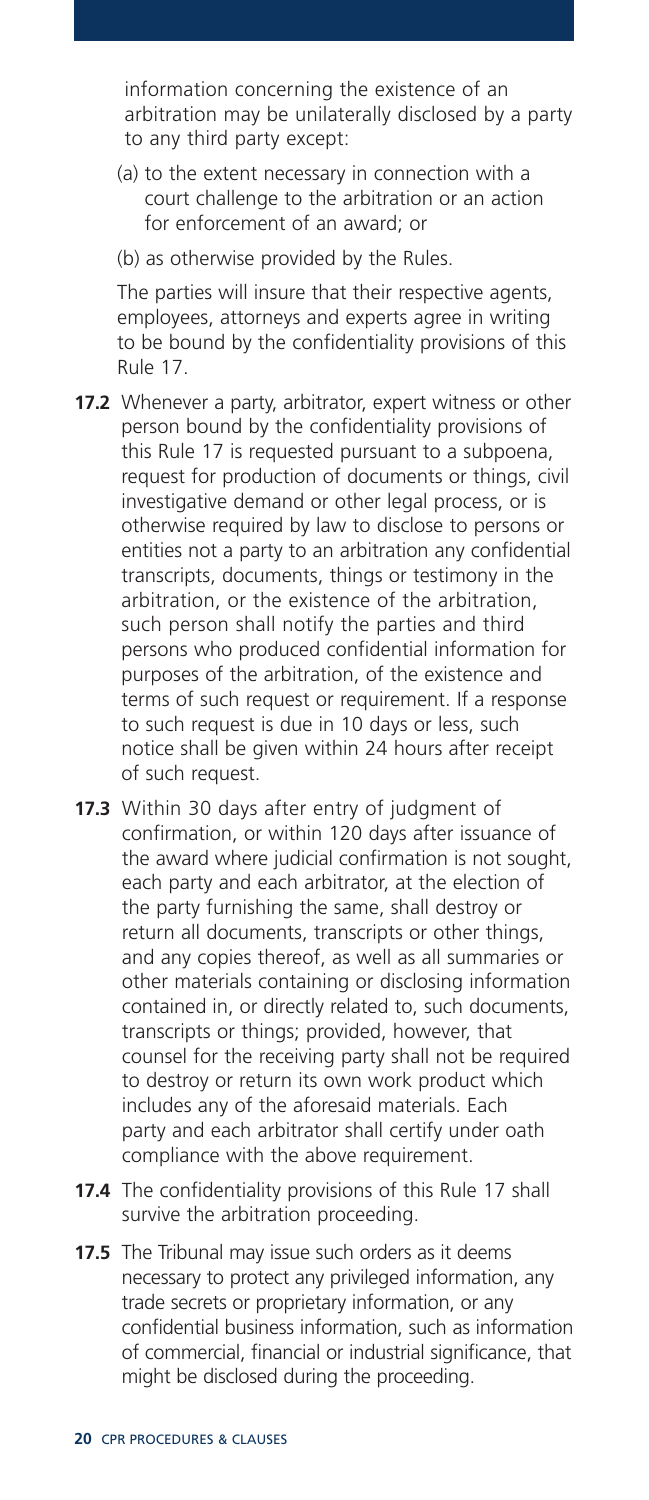**17.6** Damages are not adequate, and the parties otherwise would be without an adequate remedy at law for any threatened or actual disclosure or use of information in violation of this Rule 17. Accordingly, an injunction may be entered against any threatened or actual disclosure or use of the information in violation of this Rule 17 or any protective order issued by the Tribunal.

#### **Rule 18: Settlement And Mediation**

- **18.1** Either party may propose settlement negotiations to the other party at any time. The Tribunal may suggest that the parties explore settlement at such times as the Tribunal may deem appropriate.
- **18.2** At any stage of the proceedings, the parties may agree to conduct a mediation to facilitate settlement. The mediator shall be a person other than a member of the Tribunal. Unless the parties agree otherwise, any such mediation shall be conducted under the CPR Mediation Procedure.
- **18.3** The Tribunal will not be informed of any settlement offers or other statements made during settlement negotiations or a mediation between the parties, unless both parties consent.

#### **Rule 19: Actions Against CPR Or Arbitrators**

Neither CPR nor any member of the Tribunal shall be liable to any party for any act or omission in connection with any arbitration conducted under these Rules.

#### **Rule 20: Waiver**

A party knowing of a failure to comply with any provision of these Rules, or any requirement of the arbitration agreement or any direction of the Tribunal, and neglecting to state its objections within 15 days after learning of such failure, waives any objection thereto.

#### **Rule 21: Good Faith**

21.1 Good faith, legally supportable and factually accurate submissions by each party to the Tribunal and to every other party and person of claims, defenses, responses, testimony, affidavits, briefs and any other materials relevant to resolution of the dispute are essential to a proper resolution and shall be effected by each party. No submission to another party or to the Tribunal shall be interposed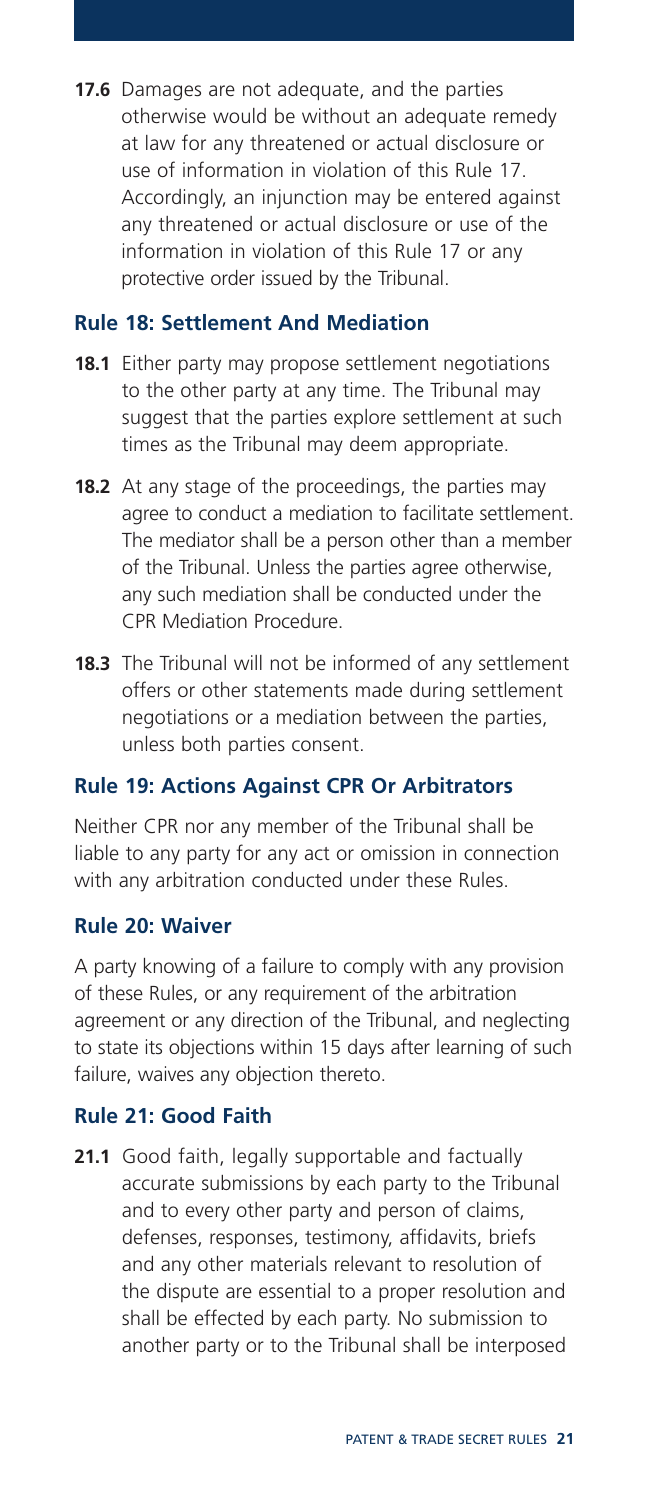for any improper purpose, such as to harass or to cause unnecessary delay or needless increase in the cost of the arbitration.

- **21.2** The Patent and Trademark Office Code of Professional Responsibility and the provisions of 37 C.F.R. §10.20 *et al* and 37 C.F.R. §10.18 (signature and certificate of practitioner) shall apply to the arbitration proceeding.
- **21.3** Each arbitrator shall be held to the standards for independent arbitrators promulgated in the Code of Ethics for Arbitrators in Commercial Disputes (2004).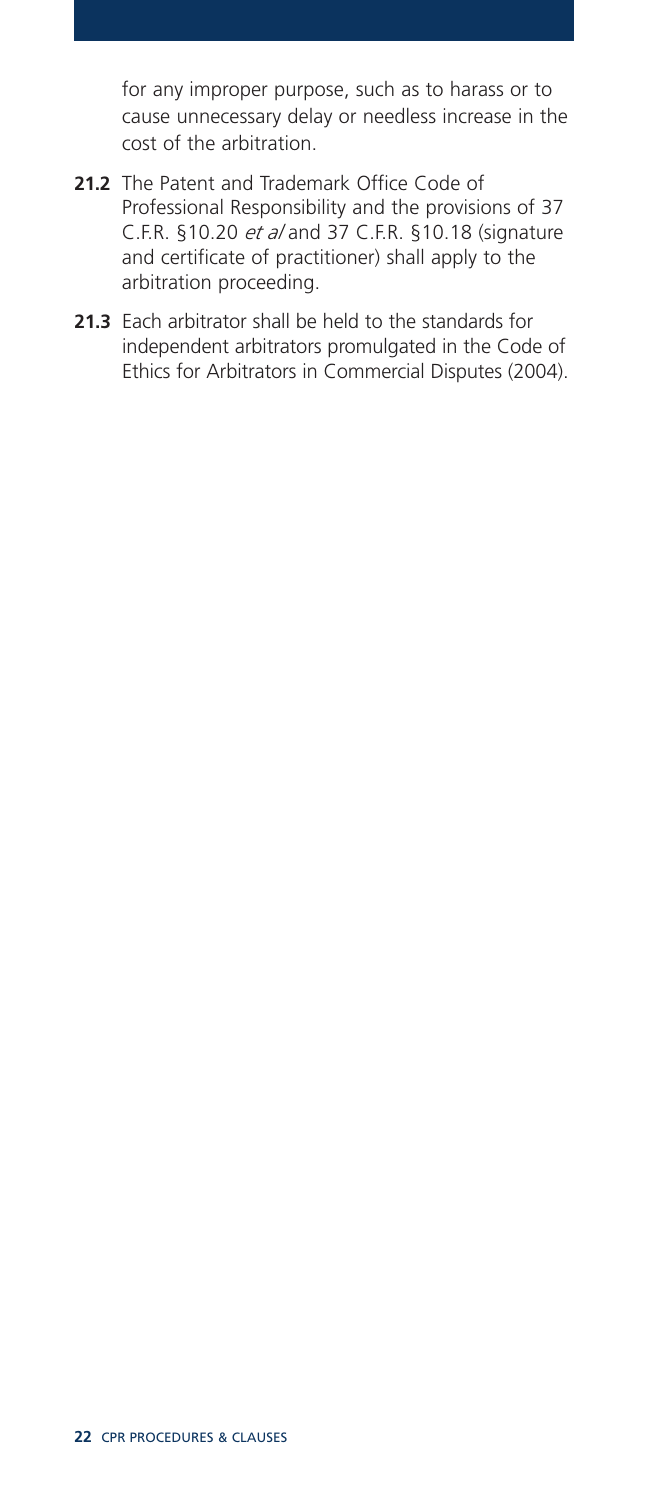### **ARBITRATOR'S OATH**

State of \_\_\_\_\_\_\_\_\_\_\_\_\_\_)  $\longrightarrow$ <br> $\left\langle \begin{array}{c} 0 \\ 0 \end{array} \right\rangle$  ss: County of

In the Matter of the Arbitration between X and Y

I hereby accept appointment as arbitrator in the above matter and will faithfully and fairly hear and decide the matters in controversy between the parties, in strict compliance with the CPR Rules for Non- Administered Arbitration of Patent and Trade Secret Disputes (the "Rules") as modified by the parties' arbitration agreement. Without limiting the foregoing, I will comply faithfully with the provisions of the Rules and the parties' arbitration agreement relating to the confidentiality obligations of the arbitrator(s).

There are no grounds known to me for reasonable concern regarding my independence or impartiality, and I will comply with the standards for independent arbitrators promulgated in the Code of Ethics for Arbitrators in Commercial Disputes (2004). To that end, I shall persevere to uphold the integrity and fairness of the arbitration process, I shall avoid conflicts of interest or partiality, or appearances thereof, and shall disclose any new circumstances that might create such an appearance. After appointment as arbitrator, I shall avoid *ex parte* substantive communications with parties. I shall conduct proceedings fairly and diligently, render decisions in a just, independent and deliberate manner, and be faithful to the relationship of trust and confidentiality inherent in this office.

I am cognizant of the importance the parties attach to the expeditious completion of the arbitration, consistent with each party's being given adequate time to prepare and present its case. I have no previous commitments that may significantly delay the proceedings, and I shall not make any such commitments.

Arbitrator

Sworn to before me

this \_\_\_ day of \_\_\_\_\_\_\_\_\_\_, 20\_\_

\_\_\_\_\_\_\_\_\_\_\_\_\_\_\_\_\_\_\_\_\_\_\_\_\_\_\_\_\_\_\_

\_\_\_\_\_\_\_\_\_\_\_\_\_\_\_\_\_\_\_\_\_\_\_\_\_\_\_\_\_\_\_\_\_\_\_

Notary Public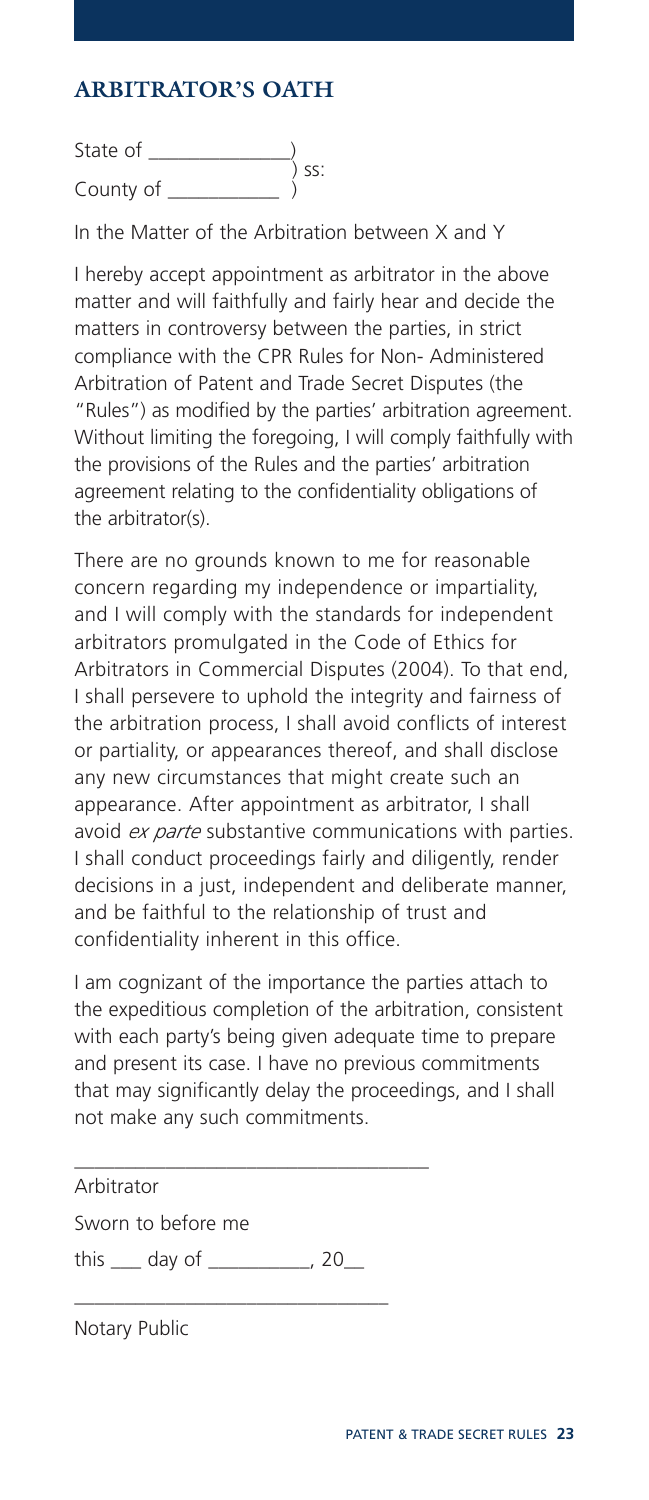#### **CPR PRINCIPLES**

CPR brings a distinct viewpoint to the field of domestic and international dispute resolution. Its tenets:

- **1.** Most disputes are best resolved privately and by agreement.
- **2.** Principals should play a key role in dispute resolution and should approach a dispute as a problem to be solved, not a contest to be won.
- **3.** A skilled and respected neutral third party can play a critical role in bringing about agreement.
- **4.** Efforts should first be made to reach agreement by unaided negotiation.
- **5.** If such efforts are unsuccessful, resolution by a nonadjudicative procedure, such as mediation, should next be pursued. These procedures remain available even while litigation or arbitration is pending.
- **6.** If adjudication by a neutral third party is required, a well-conducted arbitration proceeding usually is preferable to litigation.
- **7.** During an arbitration proceeding, the door to settlement should remain open. Arbitrators may suggest that the parties explore settlement, employing a mediator if appropriate.
- **8.** Arbitration proceedings often can be conducted efficiently by the Arbitral Tribunal without administration by a neutral organization, or limiting the role of such an organization to assistance in arbitrator selection or ruling on challenges to arbitrators, if necessary.

**The Rules for Non-Administered Arbitration of Patent & Trade Secret Disputes reflect these principles.**